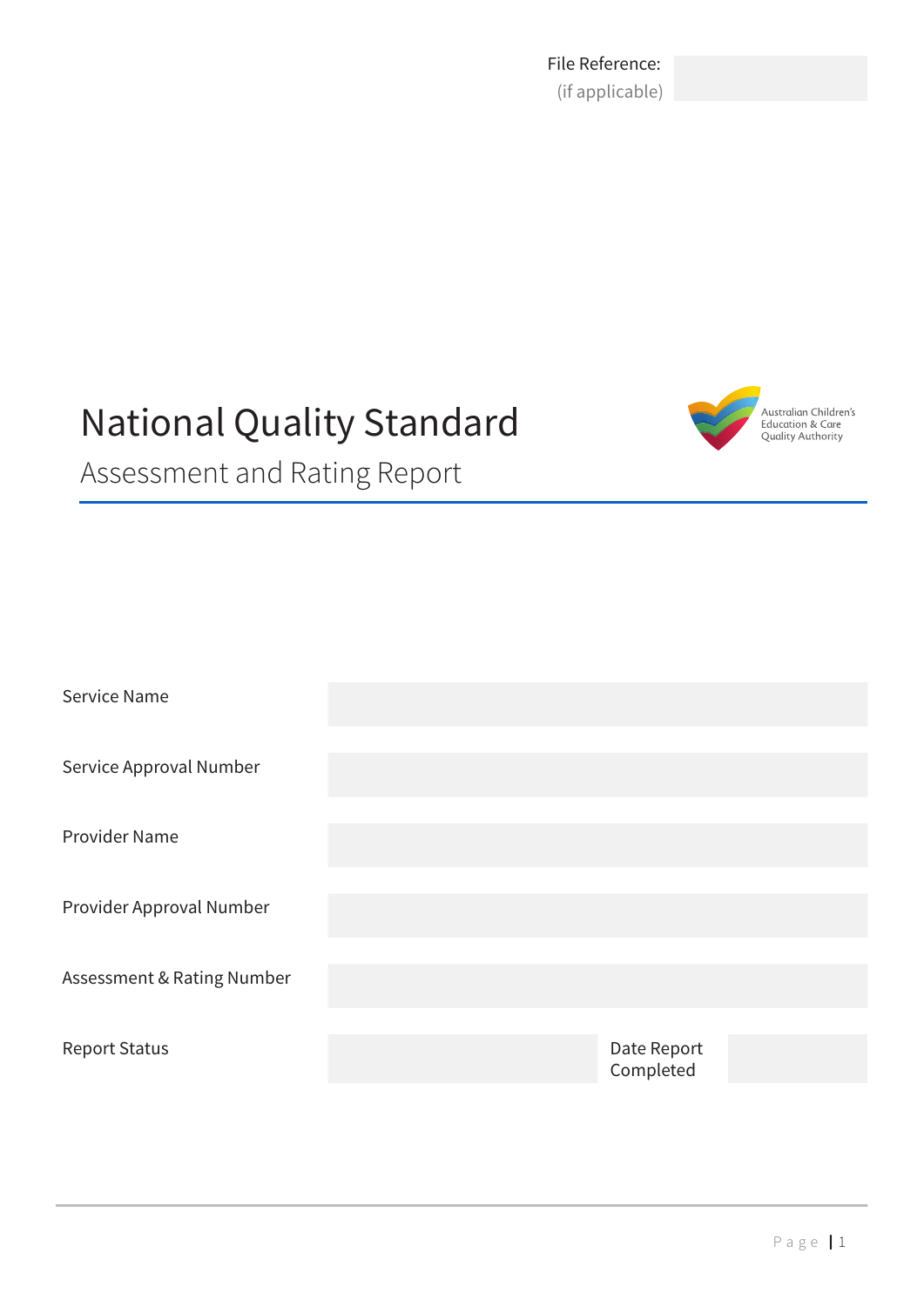### *Purpose*

The purpose of this report is to give the approved provider notice of the outcome of the rating assessment and the rating levels for their education and care service (under section 136 of the Education and Care Services National Law).

The goals of the report are to provide:

- an assessment of the education and care service against the National Quality Standard (NQS) and the National Regulations
- the reasons for rating the service at each level
- support for the ongoing quality improvement of the education and care service.

### *The rating system*

The National Regulations prescribe the rating levels within the assessment and rating process (regulation 57). The rating levels are:

- Exceeding National Quality Standard
- Meeting National Quality Standard
- Working Towards National Quality Standard
- Significant Improvement Required.

Further information on how ratings are determined is available in the [Guide to the National Quality](https://www.acecqa.gov.au/nqf/about/guide ) [Framework](https://www.acecqa.gov.au/nqf/about/guide ) (Section 3 – National Quality Standard and Assessment and Rating) available on the ACECQA website [www.acecqa.gov.au](http://www.acecqa.gov.au/).

### *Exceeding NQS resources*

ACECQA's [Exceeding the NQS](https://www.acecqa.gov.au/assessment/exceeding-nqs) webpage includes further information on the three Exceeding themes, as well as case studies that offer practical and illustrative examples of high quality practice for each standard.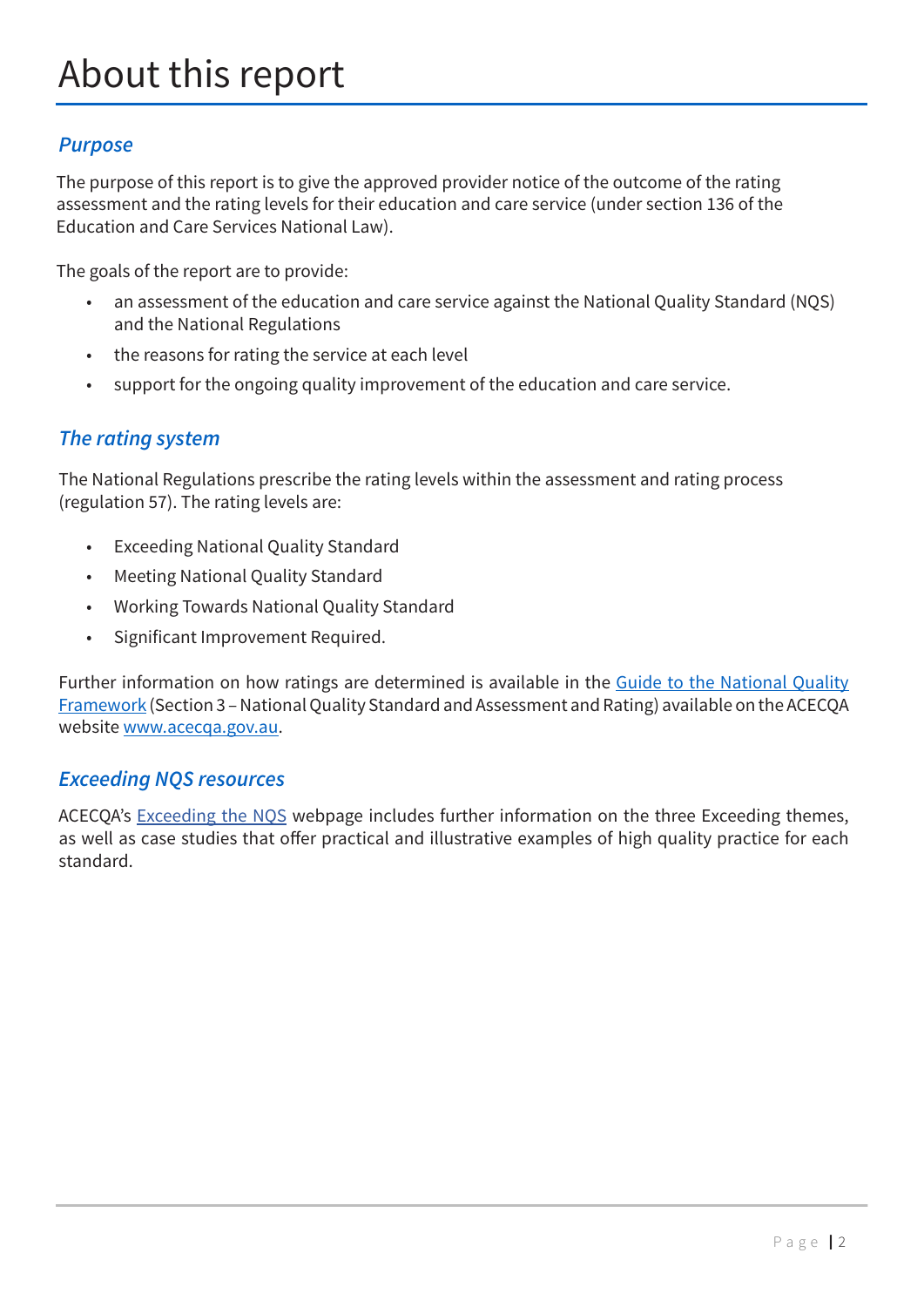# Assessment and rating visit details

# *Type of service*

| Long Day Care                                       |  | $\Box$ | Outside School Hours Care (OSHC) | $\Box$ |
|-----------------------------------------------------|--|--------|----------------------------------|--------|
| Family Day Care                                     |  | $\Box$ | Preschool/Kindergarten           | $\Box$ |
| Nominated Supervisor                                |  |        |                                  |        |
| Nominated Supervisor                                |  |        |                                  |        |
| <b>Primary Contact</b><br>(for assessment & rating) |  |        |                                  |        |
| Quality Improvement Plan<br>Date Received           |  |        |                                  |        |
| Visit/s                                             |  |        |                                  |        |
| Date                                                |  |        |                                  |        |
| <b>Authorised officers</b>                          |  |        |                                  |        |
| Name 1                                              |  |        |                                  |        |
| Name 2                                              |  |        |                                  |        |
| <b>Further information (if applicable)</b>          |  |        |                                  |        |
| <b>Visit Details:</b>                               |  |        |                                  |        |

Date:

Time:

Number of children: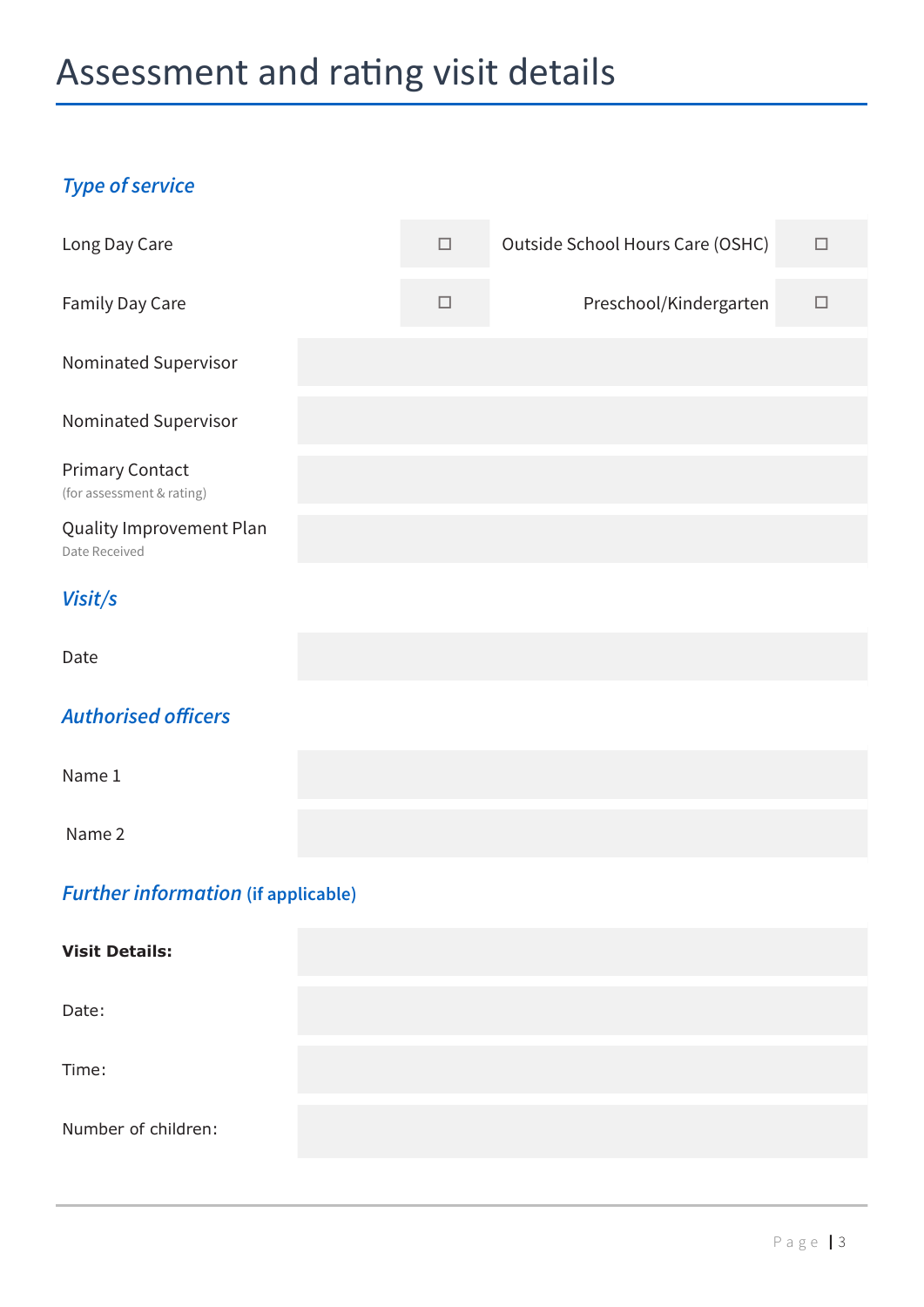# **Quality Area 1 – Educational program and practice**

| Standard 1.1 | The educational program enhances each child's learning and development.                                                                                                                                                        |  |
|--------------|--------------------------------------------------------------------------------------------------------------------------------------------------------------------------------------------------------------------------------|--|
| 1.1.1        | Curriculum decision making contributes to each child's learning and development<br>outcomes in relation to their identity, connection with community, wellbeing,<br>confidence as learners and effectiveness as communicators. |  |
| 1.1.2        | Each child's current knowledge, ideas, culture, abilities and interests are the<br>foundation of the program.                                                                                                                  |  |
| 1.1.3        | All aspects of the program, including routines, are organised in ways that maximise<br>opportunities for each child's learning.                                                                                                |  |

#### **Demonstration of Exceeding themes for Standard 1.1**

Practice is embedded in service operations Practice is informed by critical reflection Practice is shaped by meaningful engagement with families and/or the community

#### **Standard 1.1 is rated**

**Evidence for Standard 1.1**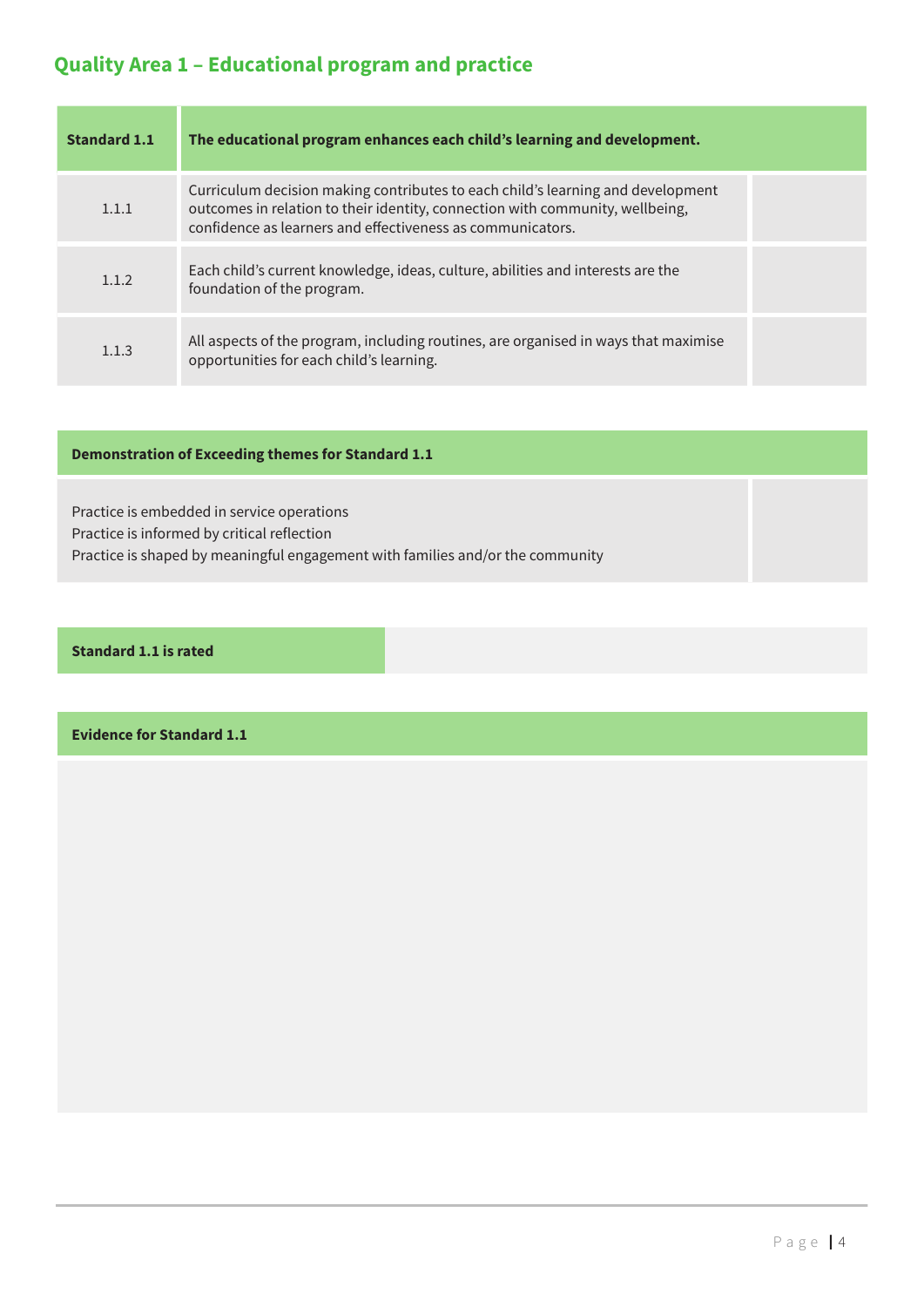| <b>Standard 1.2</b> | Educators facilitate and extend each child's learning and development.                                                                    |  |
|---------------------|-------------------------------------------------------------------------------------------------------------------------------------------|--|
| 1.2.1               | Educators are deliberate, purposeful, and thoughtful in their decisions and actions.                                                      |  |
| 1.2.2               | Educators respond to children's ideas and play and extend children's learning<br>through open-ended questions, interactions and feedback. |  |
| 1.2.3               | Each child's agency is promoted, enabling them to make choices and decisions<br>that influence events and their world.                    |  |

### **Demonstration of Exceeding themes for Standard 1.2**

Practice is embedded in service operations Practice is informed by critical reflection Practice is shaped by meaningful engagement with families and/or the community

### **Standard 1.2 is rated**

**Evidence for Standard 1.2**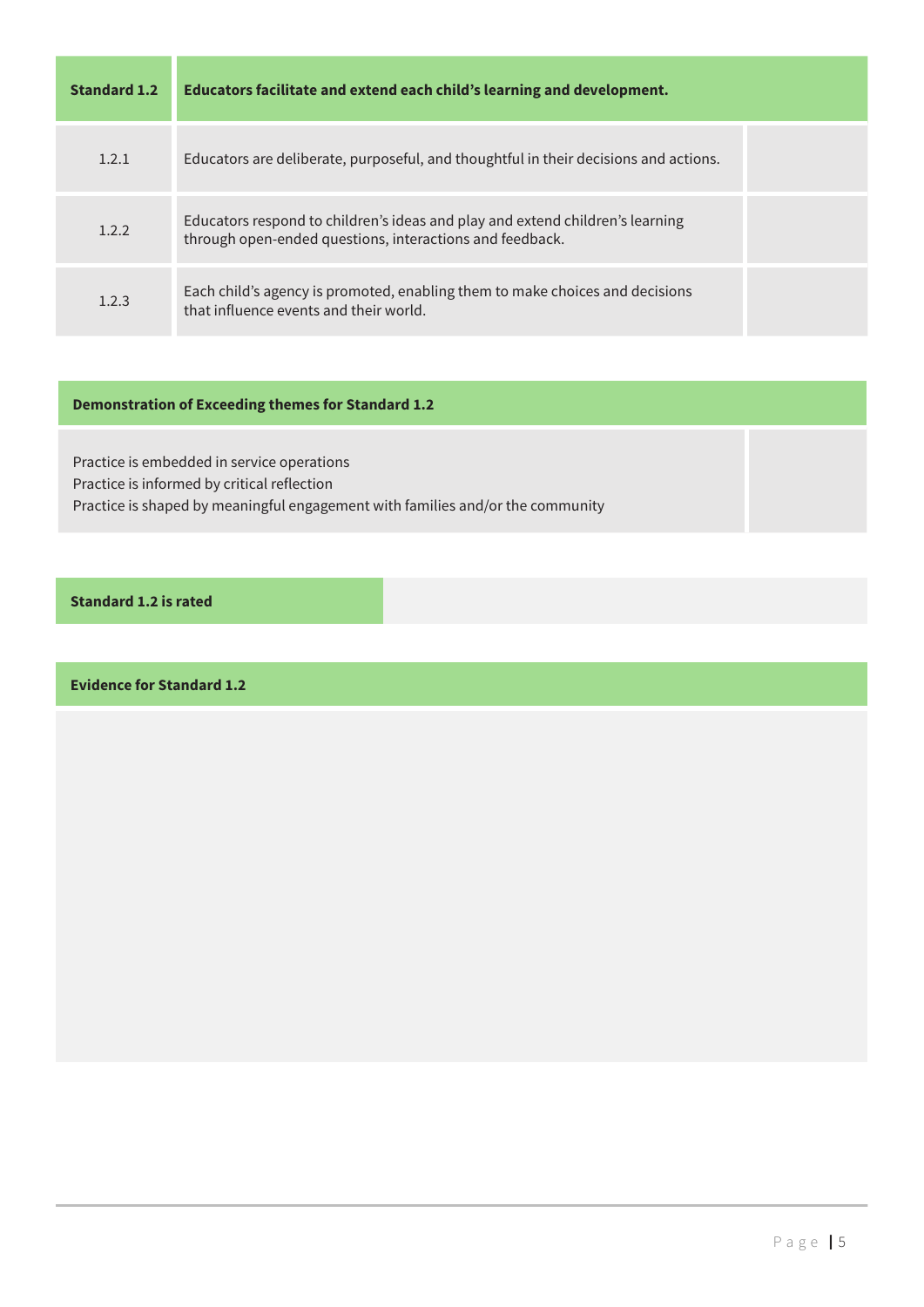| <b>Standard 1.3</b> | Educators and co-ordinators take a planned and reflective approach to implementing the program<br>for each child.                                                                            |
|---------------------|----------------------------------------------------------------------------------------------------------------------------------------------------------------------------------------------|
| 1.3.1               | Each child's learning and development is assessed or evaluated as part of an ongoing<br>cycle of observation, analysing learning, documentation, planning, implementation<br>and reflection. |
| 1.3.2               | Critical reflection on children's learning and development, both as individuals and<br>in groups, drives program planning and implementation.                                                |
| 1.3.3               | Families are informed about the program and their child's progress.                                                                                                                          |

### **Demonstration of Exceeding themes for Standard 1.3**

Practice is embedded in service operations Practice is informed by critical reflection Practice is shaped by meaningful engagement with families and/or the community

#### **Standard 1.3 is rated**

**Evidence for Standard 1.3**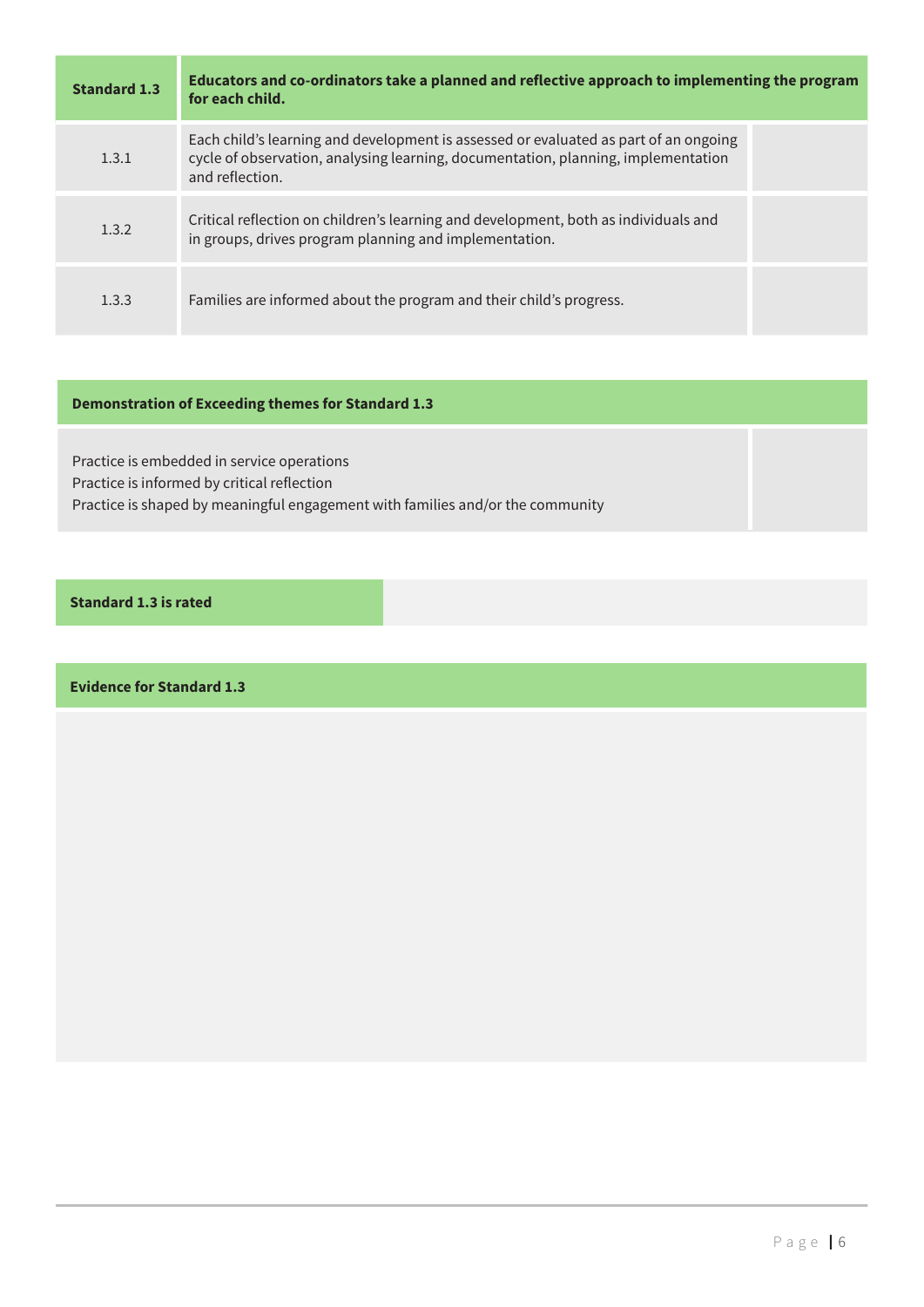#### QA1 Minor Adjustment Notes

QA1 Quality Improvement Plan Notes

QA1 Compliance Notes

For Quality Area 1, is there an unacceptable risk to the health, safety or wellbeing of children?

Does the service educate and care for children who are in the year that is 2 years before grade 1 of school?

**Quality Area 1 is rated**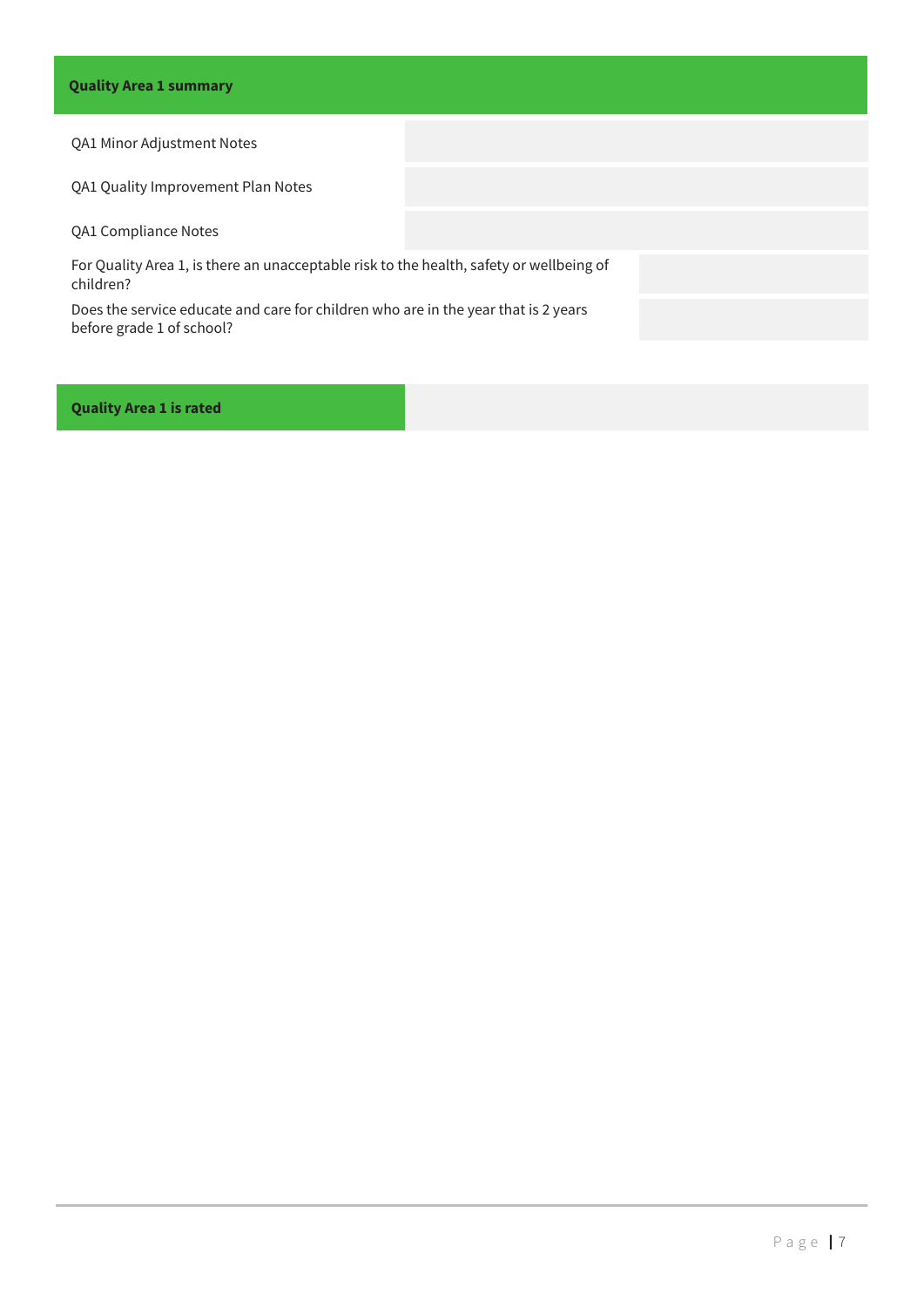# **Quality Area 2 – Children's health and safety**

| <b>Standard 2.1</b> | Each child's health and physical activity is supported and promoted.                                                                                 |  |
|---------------------|------------------------------------------------------------------------------------------------------------------------------------------------------|--|
| 2.1.1               | Each child's wellbeing and comfort is provided for, including appropriate<br>opportunities to meet each child's need for sleep, rest and relaxation. |  |
| 2.1.2               | Effective illness and injury management and hygiene practices are promoted and<br>implemented.                                                       |  |
| 2.1.3               | Healthy eating and physical activity are promoted and appropriate for each child.                                                                    |  |

#### **Demonstration of Exceeding themes for Standard 2.1**

Practice is embedded in service operations Practice is informed by critical reflection Practice is shaped by meaningful engagement with families and/or the community

#### **Standard 2.1 is rated**

**Evidence for Standard 2.1**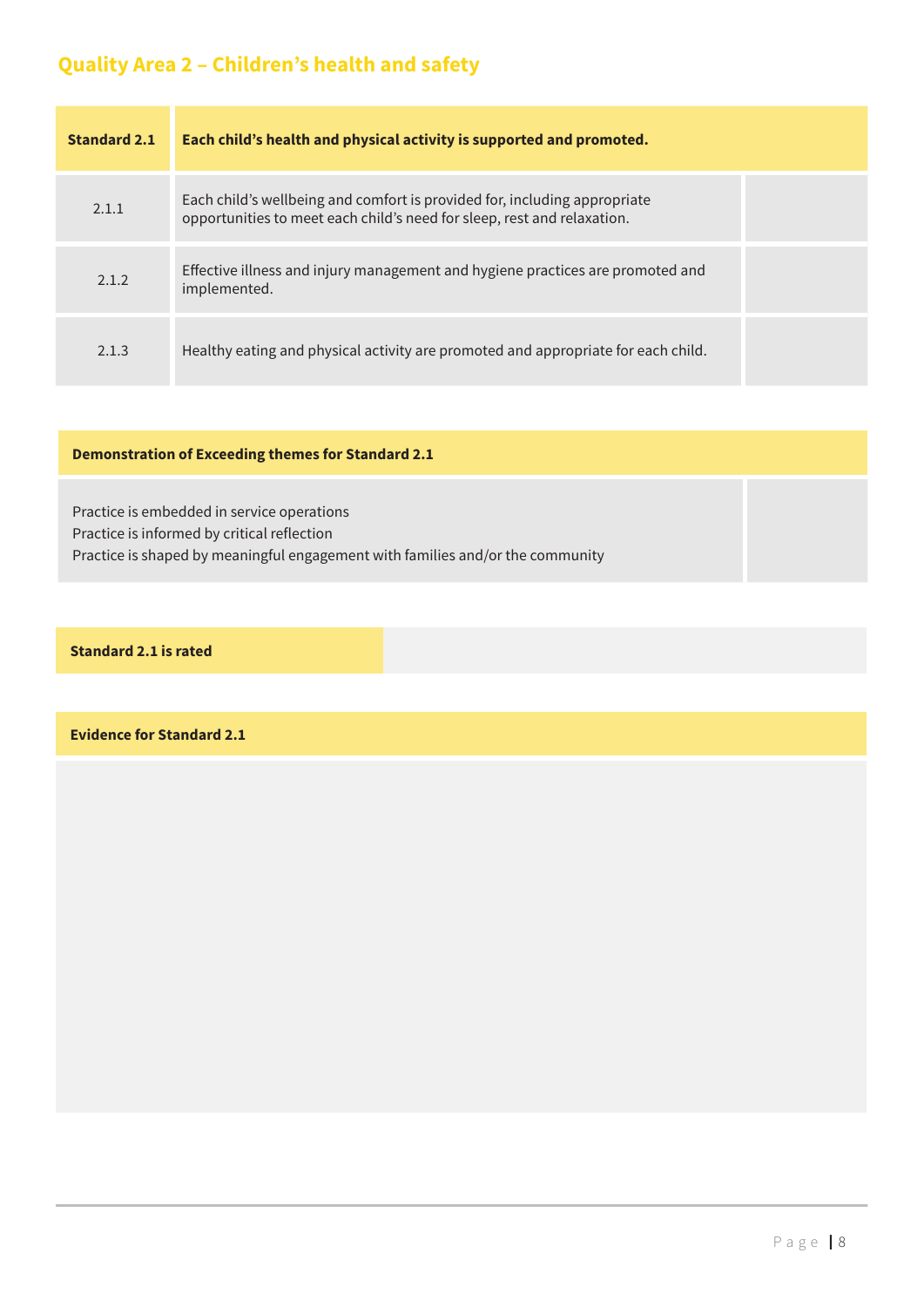| <b>Standard 2.2</b> | Each child is protected.                                                                                                                             |  |
|---------------------|------------------------------------------------------------------------------------------------------------------------------------------------------|--|
| 2.2.1               | At all times, reasonable precautions and adequate supervision ensure children are<br>protected from harm and hazard.                                 |  |
| 2.2.2               | Plans to effectively manage incidents and emergencies are developed in<br>consultation with relevant authorities, practised and implemented.         |  |
| 2.2.3               | Management, educators and staff are aware of their roles and responsibilities to<br>identify and respond to every child at risk of abuse or neglect. |  |

#### **Demonstration of Exceeding themes for Standard 2.2**

Practice is embedded in service operations Practice is informed by critical reflection Practice is shaped by meaningful engagement with families and/or the community

**Standard 2.2 is rated**

**Evidence for Standard 2.2**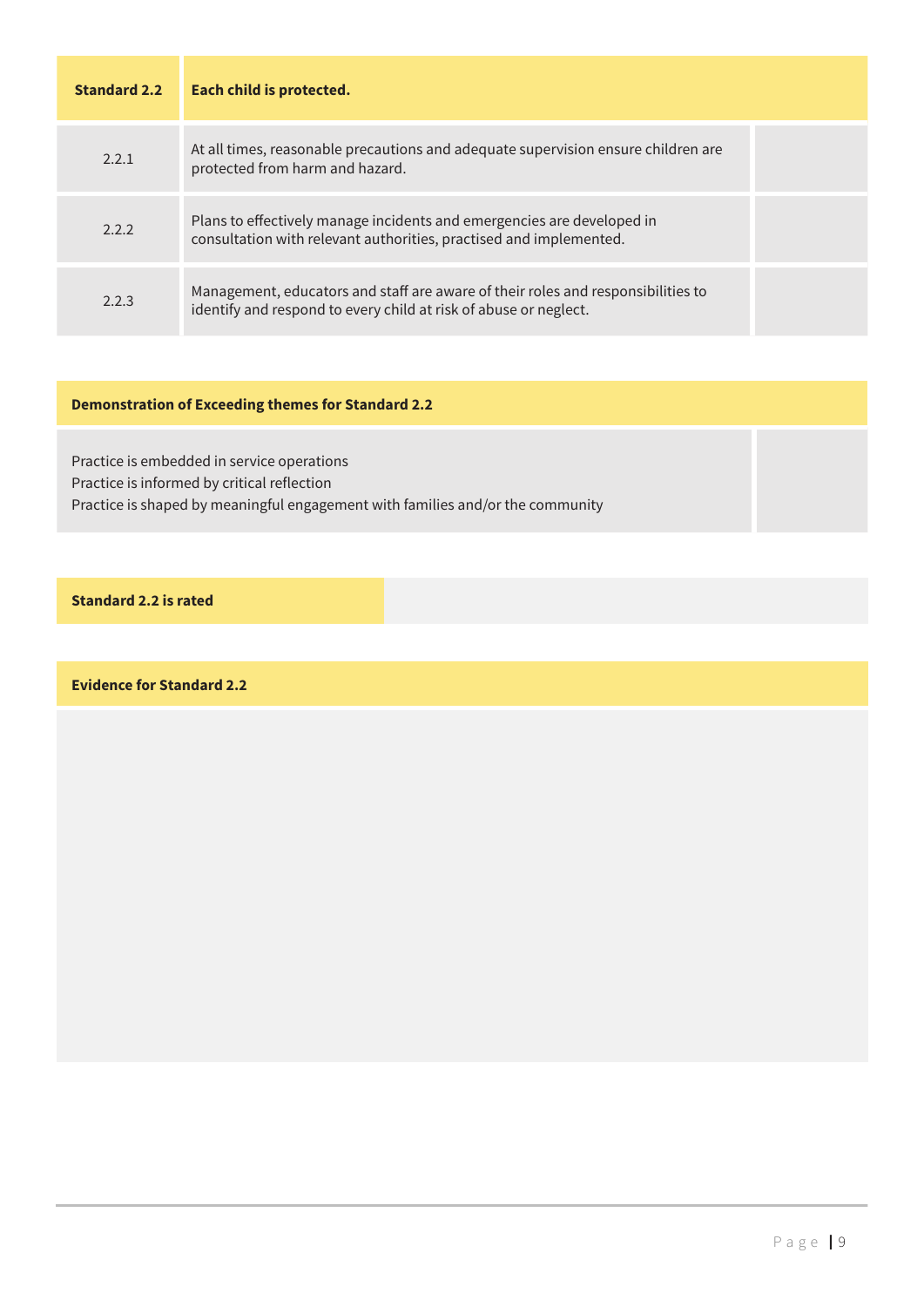#### **Quality Area 2 summary**

QA2 Minor Adjustment Notes

QA2 Quality Improvement Plan Notes

QA2 Compliance Notes

For Quality Area 2, is there an unacceptable risk to the health, safety or wellbeing of children?

**Quality Area 2 is rated**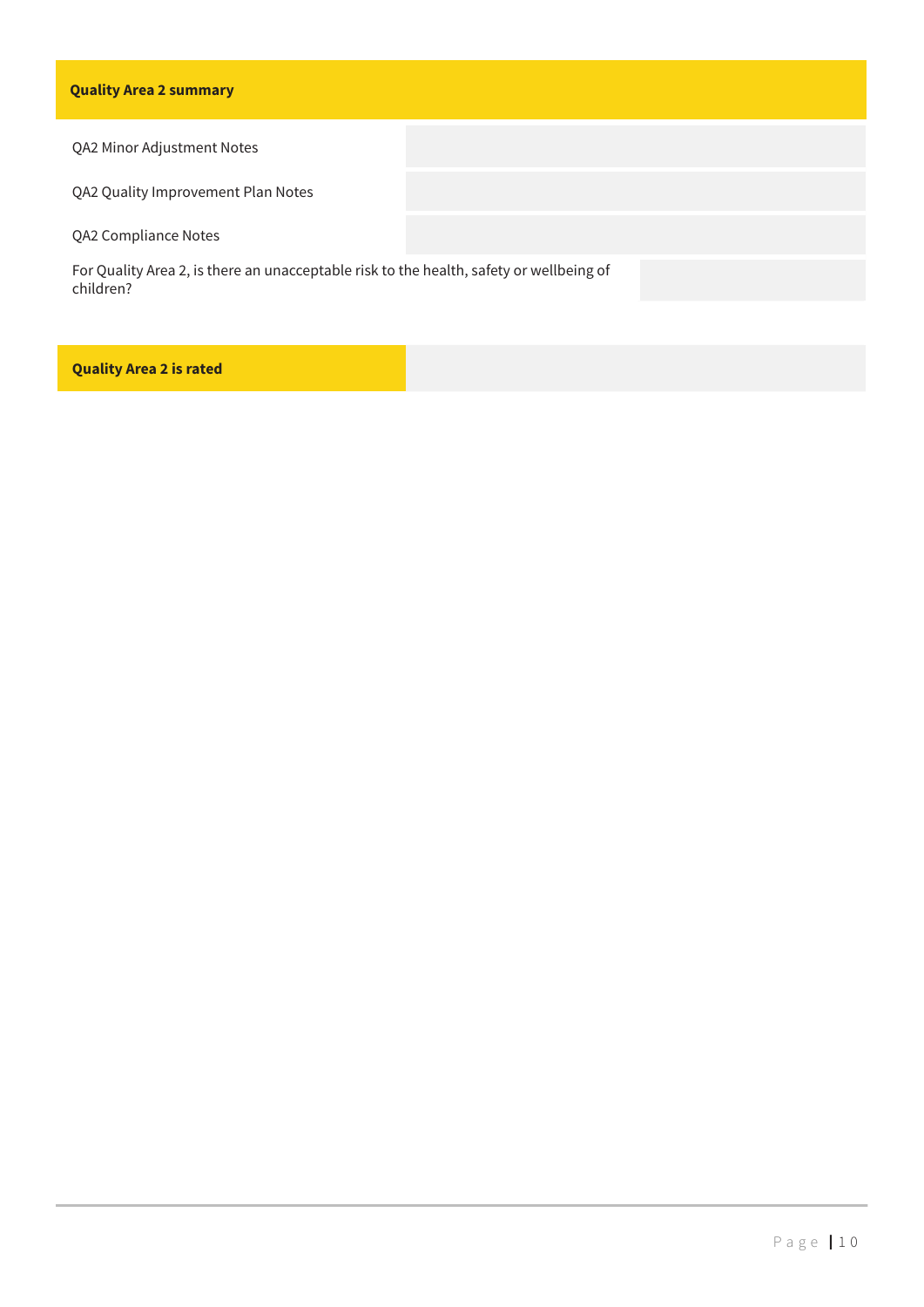# **Quality Area 3 – Physical environment**

| Standard 3.1 | The design of the facilities is appropriate for the operation of a service.                                                                    |  |
|--------------|------------------------------------------------------------------------------------------------------------------------------------------------|--|
| 3.1.1        | Outdoor and indoor spaces, buildings, fixtures and fittings are suitable for their<br>purpose, including supporting the access of every child. |  |
| 3.1.2        | Premises, furniture and equipment are safe, clean and well maintained.                                                                         |  |

#### **Demonstration of Exceeding themes for Standard 3.1**

Practice is embedded in service operations Practice is informed by critical reflection Practice is shaped by meaningful engagement with families and/or the community

#### **Standard 3.1 is rated**

**Evidence for Standard 3.1**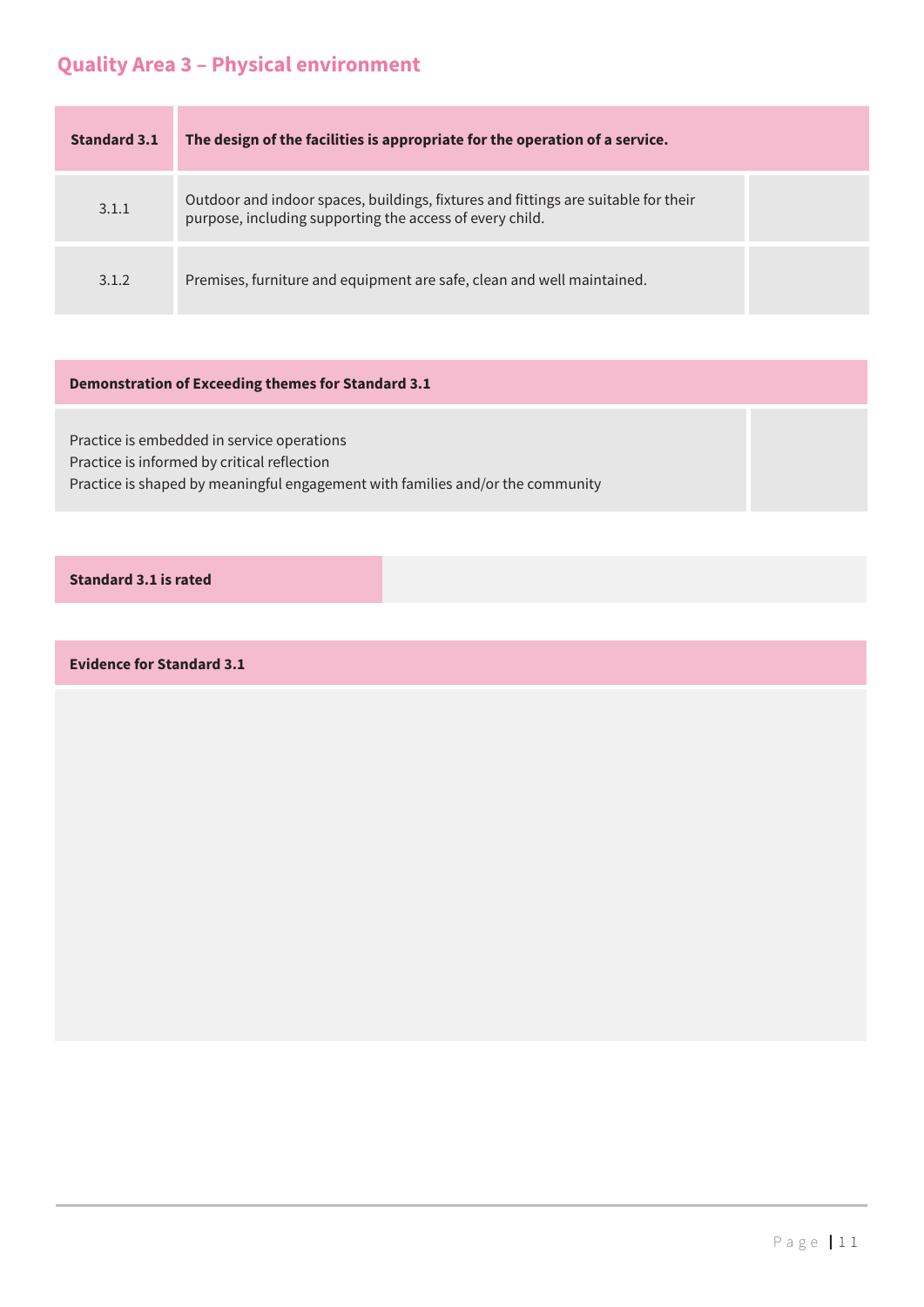| <b>Standard 3.2</b> | The service environment is inclusive, promotes competence and supports exploration and play-<br>based learning.                                                                           |  |
|---------------------|-------------------------------------------------------------------------------------------------------------------------------------------------------------------------------------------|--|
| 3.2.1               | Outdoor and indoor spaces are organised and adapted to support every child's<br>participation and to engage every child in quality experiences in both built and<br>natural environments. |  |
| 3.2.2               | Resources, materials and equipment allow for multiple uses, are sufficient in<br>number, and enable every child to engage in play-based learning.                                         |  |
| 3.2.3               | The service cares for the environment and supports children to become<br>environmentally responsible.                                                                                     |  |

#### **Demonstration of Exceeding themes for Standard 3.2**

Practice is embedded in service operations Practice is informed by critical reflection Practice is shaped by meaningful engagement with families and/or the community

#### **Standard 3.2 is rated**

**Evidence for Standard 3.2**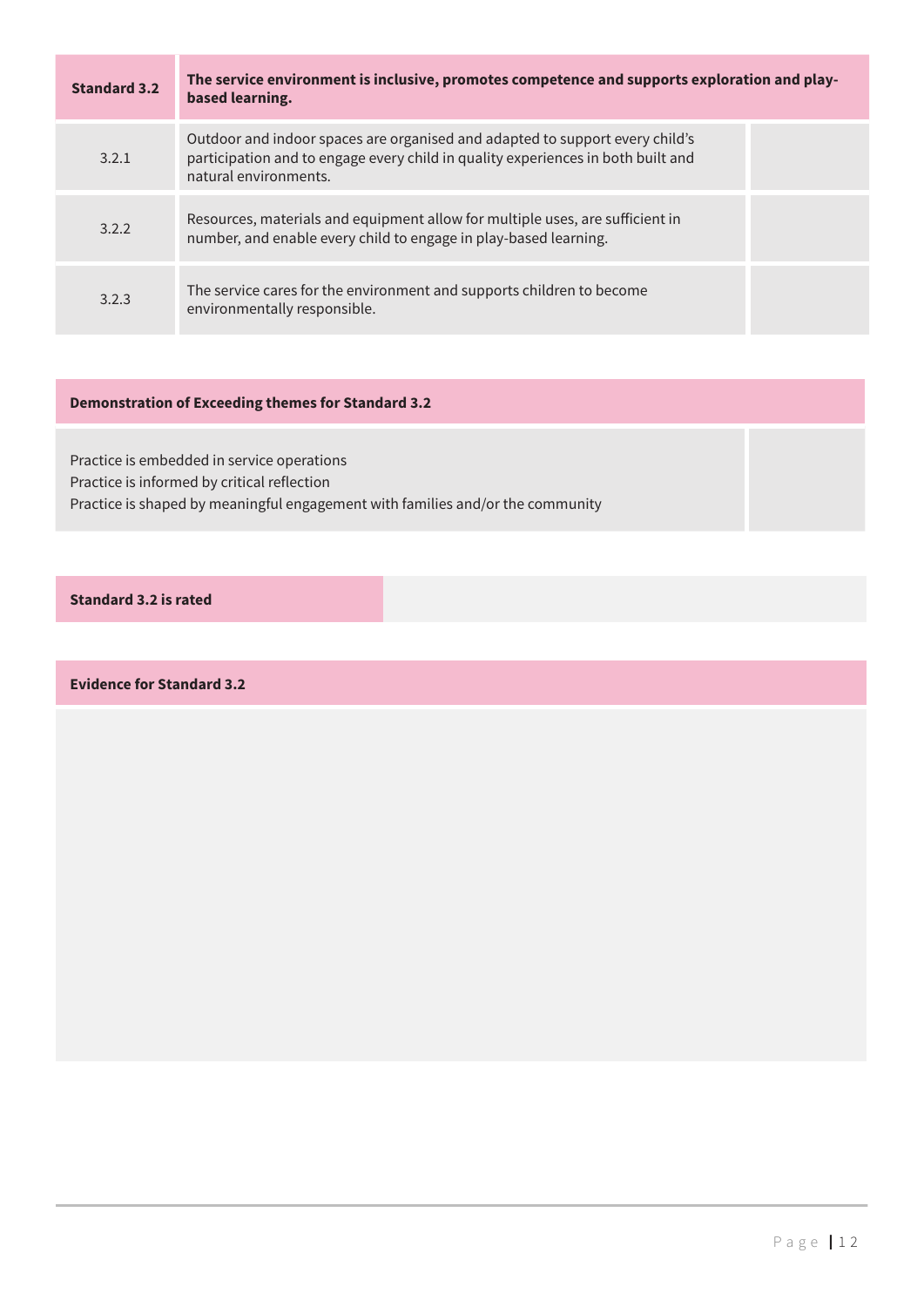#### **Quality Area 3 summary**

#### QA3 Minor Adjustment Notes

QA3 Quality Improvement Plan Notes

QA3 Compliance Notes

For Quality Area 3, is there an unacceptable risk to the health, safety or wellbeing of children?

#### **Quality Area 3 is rated**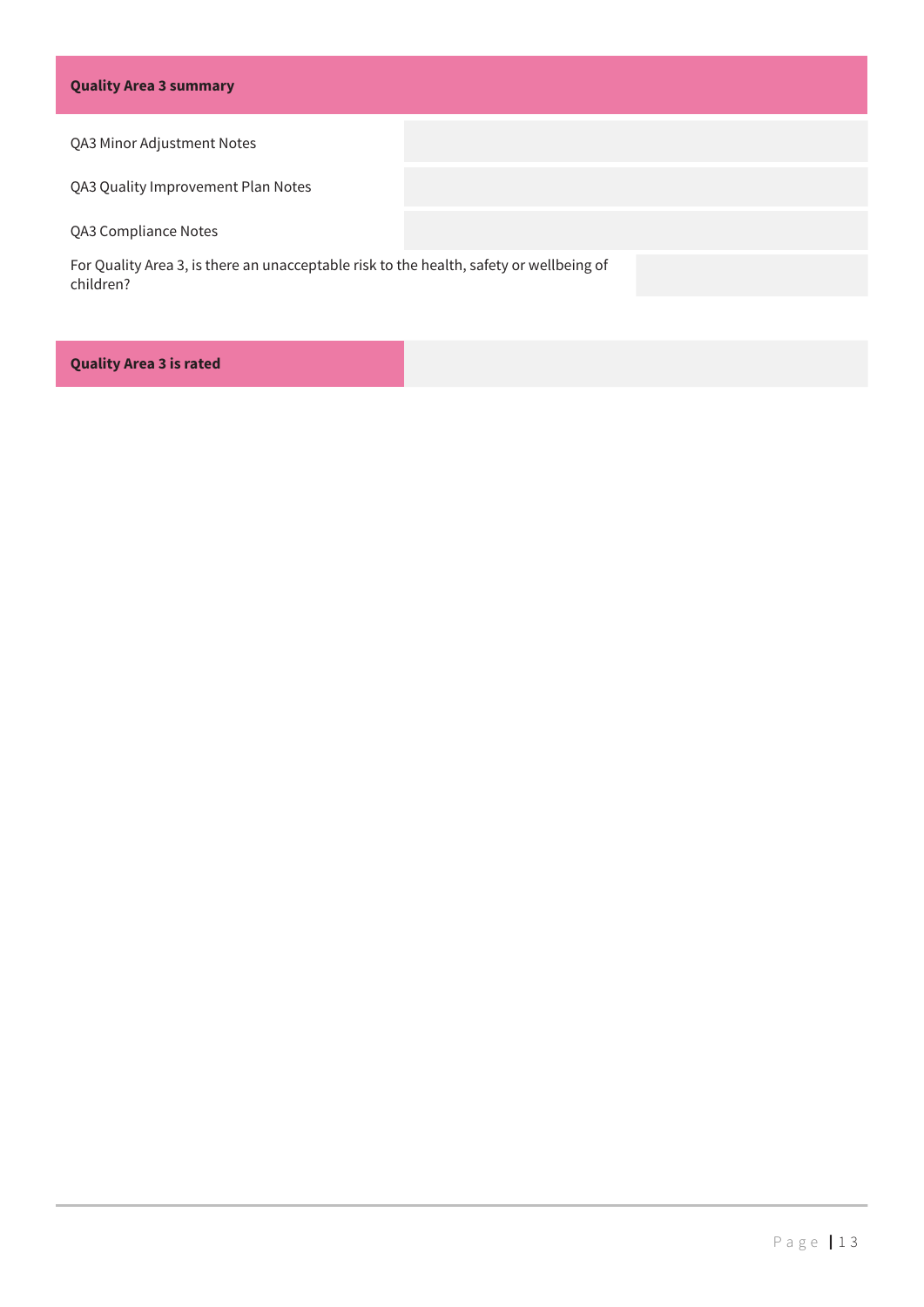# **Quality Area 4 – Staffing arrangements**

| <b>Standard 4.1</b> | Staffing arrangements enhance children's learning and development.                                |  |
|---------------------|---------------------------------------------------------------------------------------------------|--|
| 4.1.1               | The organisation of educators across the service supports children's learning and<br>development. |  |
| 4.1.2               | Every effort is made for children to experience continuity of educators at the<br>service.        |  |

#### **Demonstration of Exceeding themes for Standard 4.1**

Practice is embedded in service operations Practice is informed by critical reflection Practice is shaped by meaningful engagement with families and/or the community

#### **Standard 4.1 is rated**

**Evidence for Standard 4.1**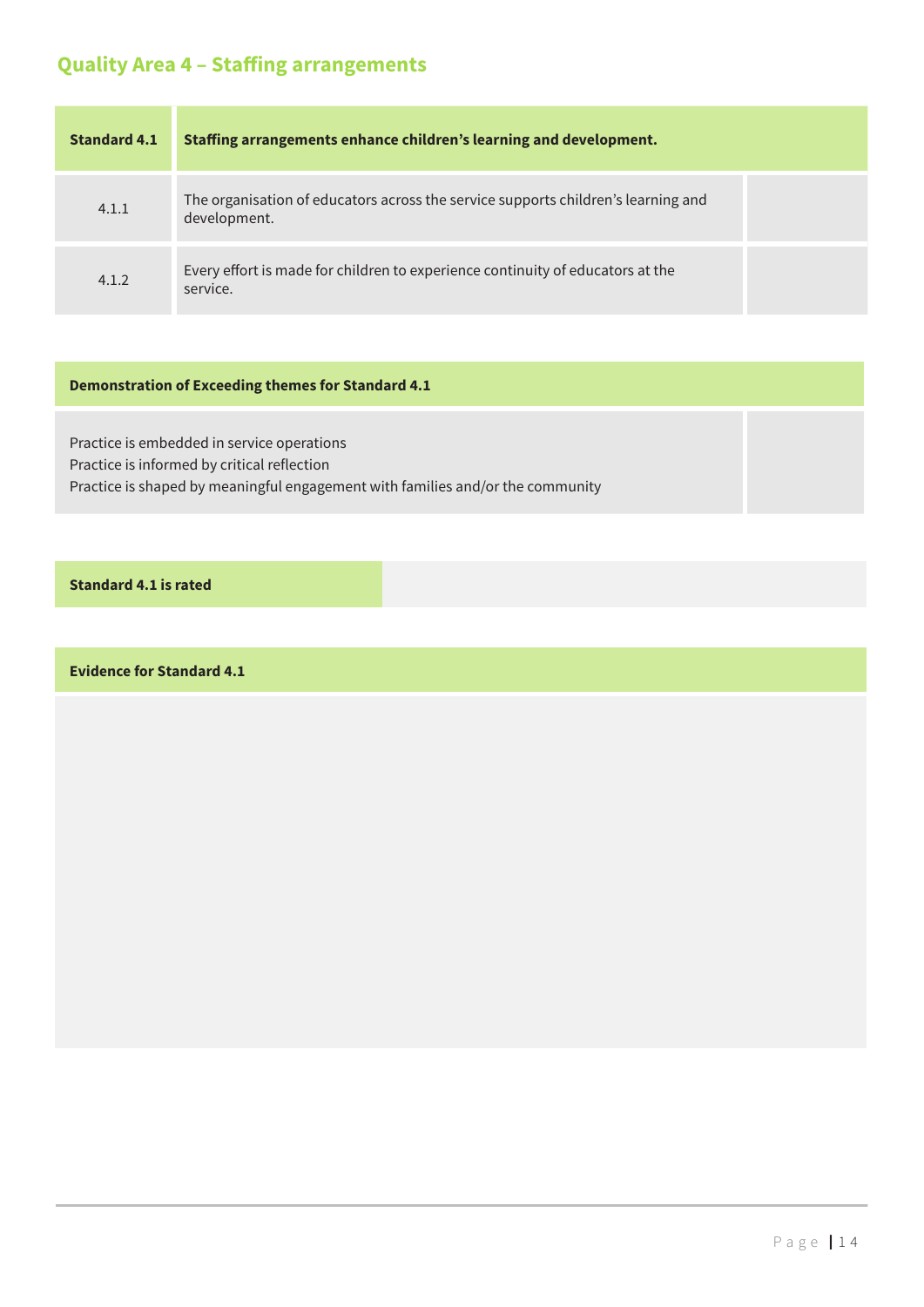| <b>Standard 4.2</b> | Management, educators and staff are collaborative, respectful and ethical.                                                                                               |  |
|---------------------|--------------------------------------------------------------------------------------------------------------------------------------------------------------------------|--|
| 4.2.1               | Management, educators and staff work with mutual respect and collaboratively, and<br>challenge and learn from each other, recognising each other's strengths and skills. |  |
| 4.2.2               | Professional standards guide practice, interactions and relationships.                                                                                                   |  |

#### **Demonstration of Exceeding themes for Standard 4.2**

Practice is embedded in service operations Practice is informed by critical reflection Practice is shaped by meaningful engagement with families and/or the community

#### **Standard 4.2 is rated**

**Evidence for Standard 4.2**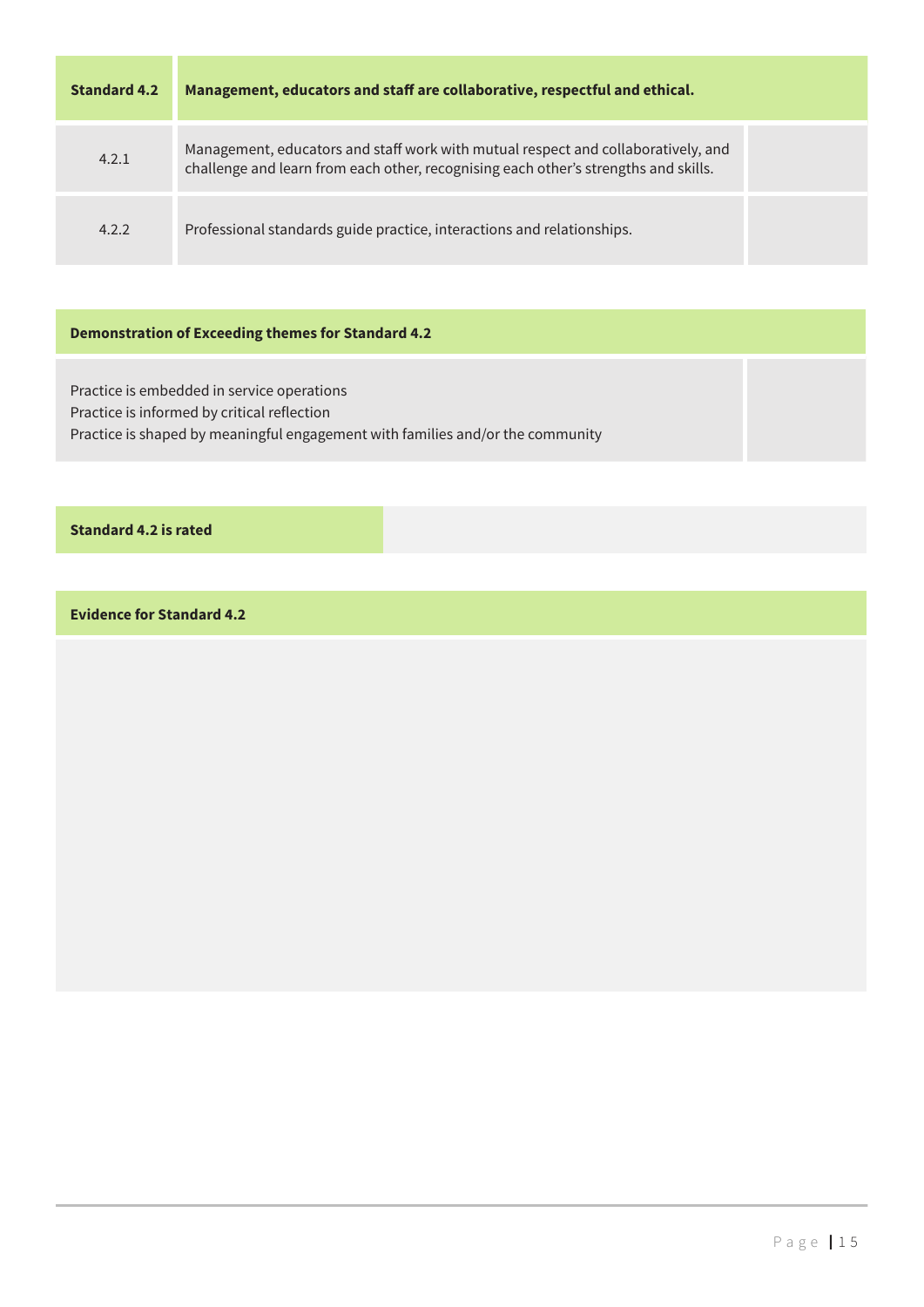#### **Quality Area 4 summary**

QA4 Minor Adjustment Notes

QA4 Quality Improvement Plan Notes

QA4 Compliance Notes

For Quality Area 4, is there an unacceptable risk to the health, safety or wellbeing of children?

#### **Quality Area 4 is rated**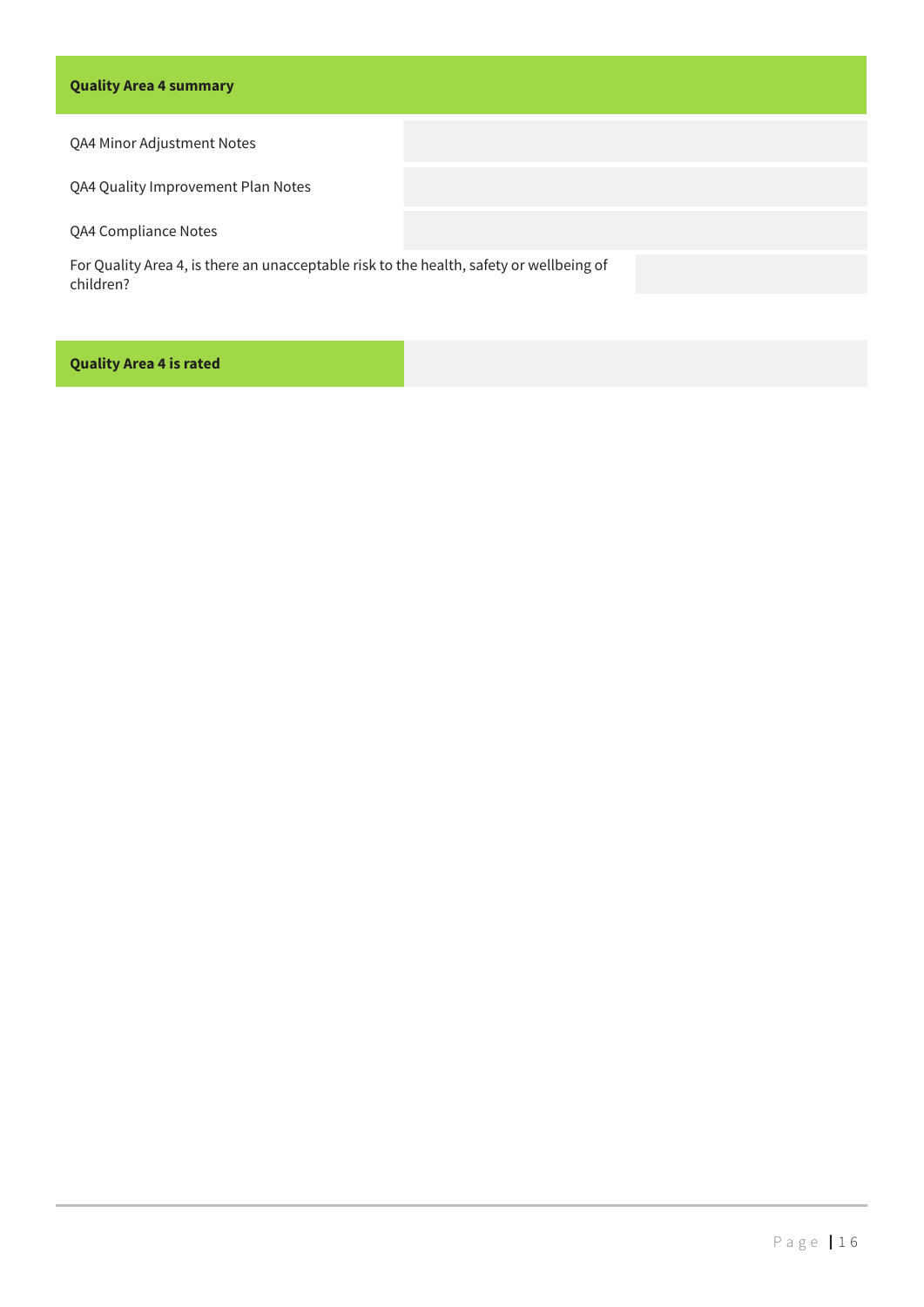# **Quality Area 5 – Relationships with children**

| <b>Standard 5.1</b> | Respectful and equitable relationships are maintained with each child.                                                                             |  |
|---------------------|----------------------------------------------------------------------------------------------------------------------------------------------------|--|
| 5.1.1               | Responsive and meaningful interactions build trusting relationships which engage<br>and support each child to feel secure, confident and included. |  |
| 5.1.2               | The dignity and rights of every child are maintained.                                                                                              |  |

#### **Demonstration of Exceeding themes for Standard 5.1**

Practice is embedded in service operations Practice is informed by critical reflection Practice is shaped by meaningful engagement with families and/or the community

#### **Standard 5.1 is rated**

**Evidence for Standard 5.1**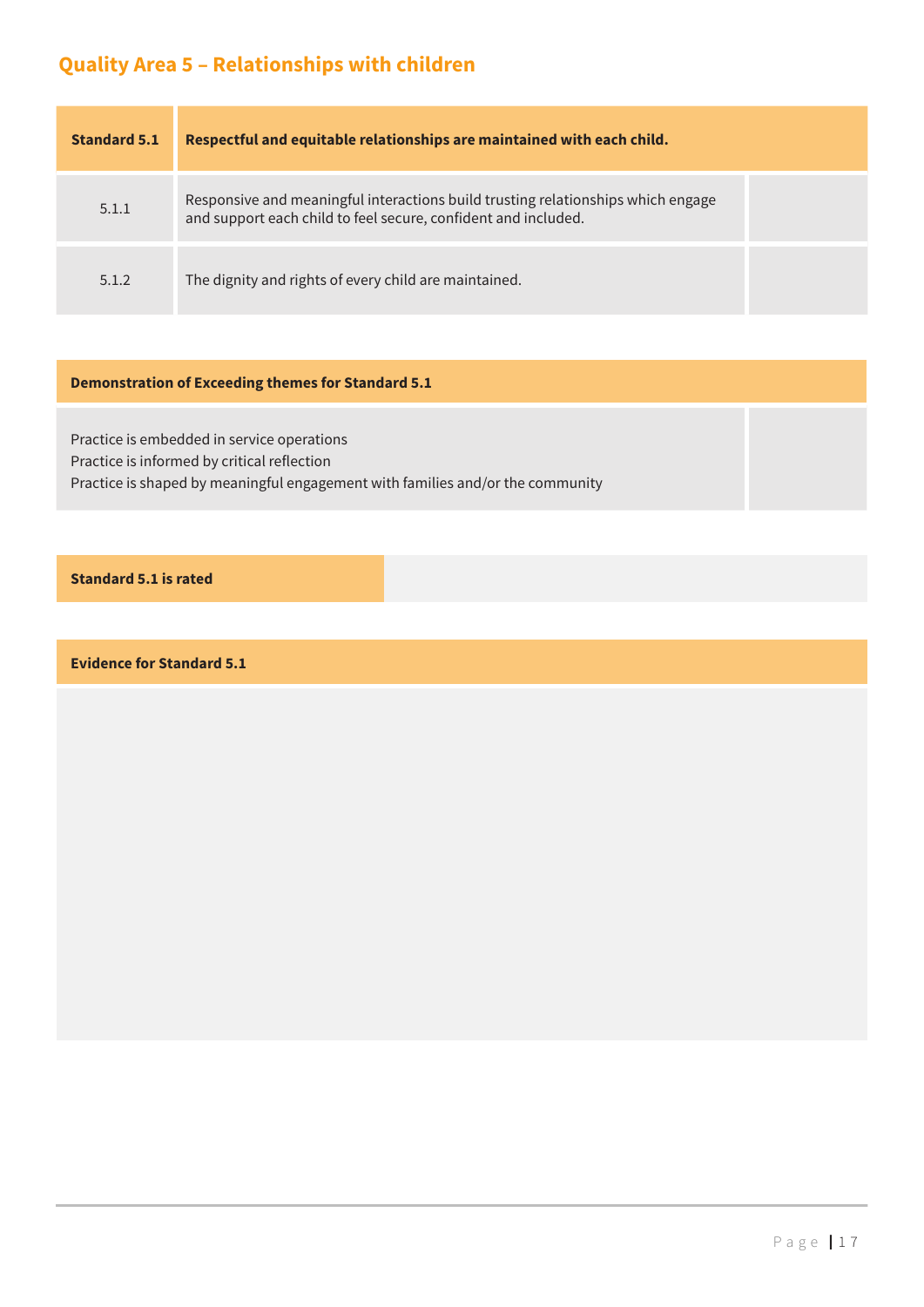| <b>Standard 5.2</b> | Each child is supported to build and maintain sensitive and responsive relationships.                                                                          |  |
|---------------------|----------------------------------------------------------------------------------------------------------------------------------------------------------------|--|
| 5.2.1               | Children are supported to collaborate, learn from and help each other.                                                                                         |  |
| 5.2.2               | Each child is supported to regulate their own behaviour, respond appropriately to<br>the behaviour of others and communicate effectively to resolve conflicts. |  |

#### **Demonstration of Exceeding themes for Standard 5.2**

Practice is embedded in service operations Practice is informed by critical reflection Practice is shaped by meaningful engagement with families and/or the community

#### **Standard 5.2 is rated**

**Evidence for Standard 5.2**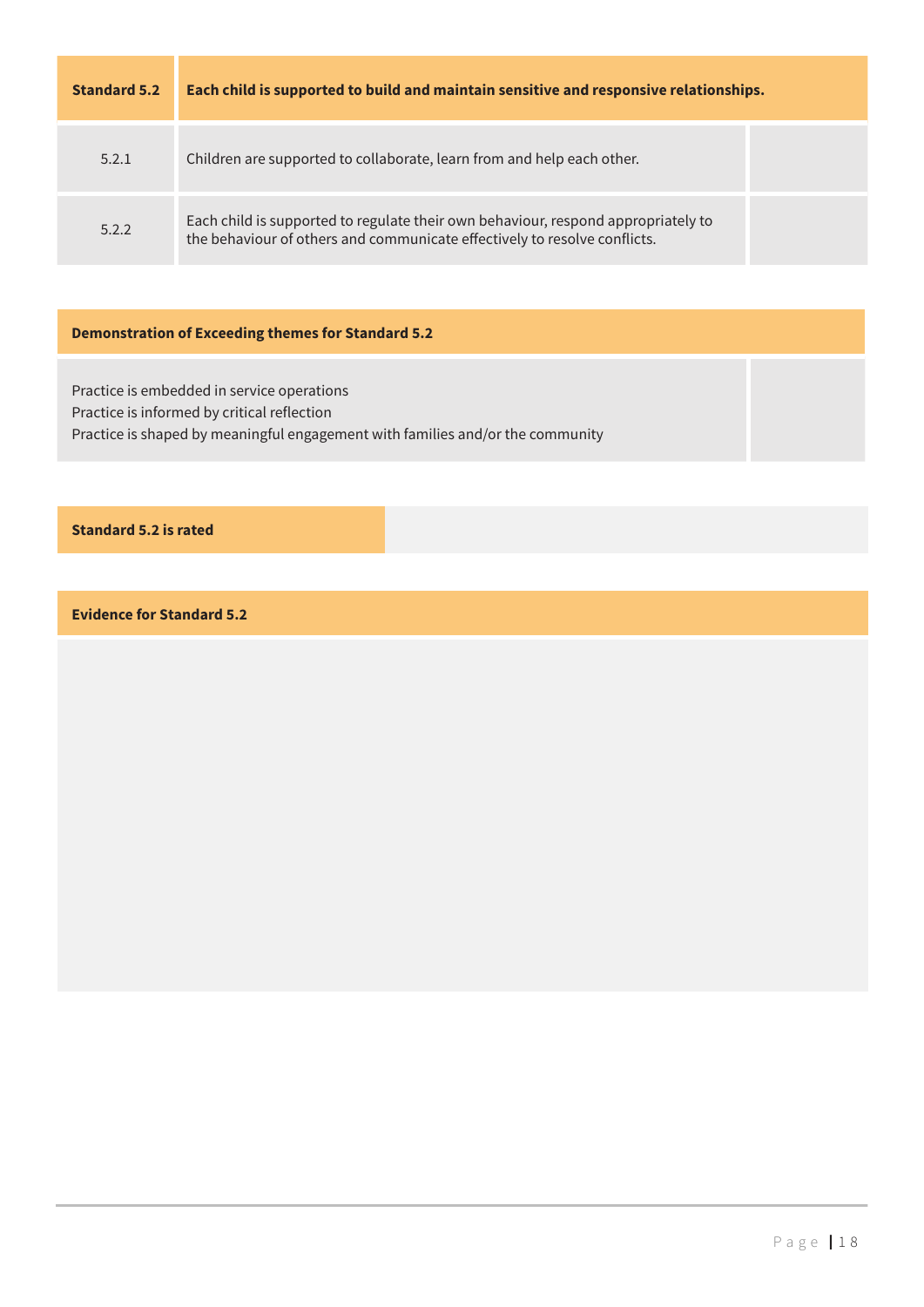#### QA5 Minor Adjustment Notes

QA5 Quality Improvement Plan Notes

QA5 Compliance Notes

For Quality Area 5, is there an unacceptable risk to the health, safety or wellbeing of children?

#### **Quality Area 5 is rated**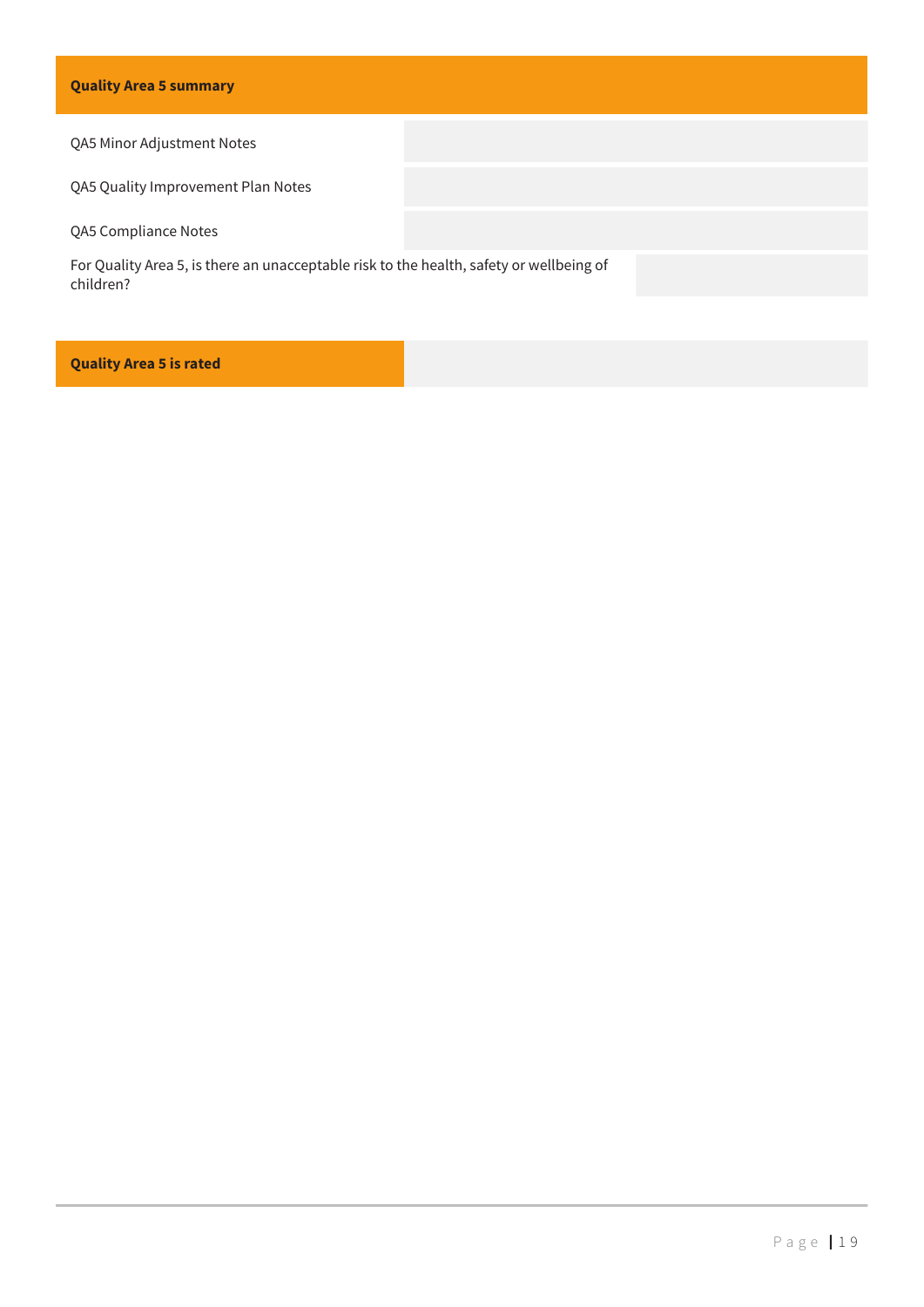# **Quality Area 6 – Collaborative partnerships with families and communities**

| <b>Standard 6.1</b> | Respectful relationships with families are developed and maintained and families are supported in<br>their parenting role.                                 |  |
|---------------------|------------------------------------------------------------------------------------------------------------------------------------------------------------|--|
| 6.1.1               | Families are supported from enrolment to be involved in the service and contribute<br>to service decisions.                                                |  |
| 6.1.2               | The expertise, culture, values and beliefs of families are respected and families<br>share in decision-making about their child's learning and wellbeing.  |  |
| 6.1.3               | Current information is available to families about the service and relevant<br>community services and resources to support parenting and family wellbeing. |  |

#### **Demonstration of Exceeding themes for Standard 6.1**

Practice is embedded in service operations Practice is informed by critical reflection Practice is shaped by meaningful engagement with families and/or the community

#### **Standard 6.1 is rated**

**Evidence for Standard 6.1**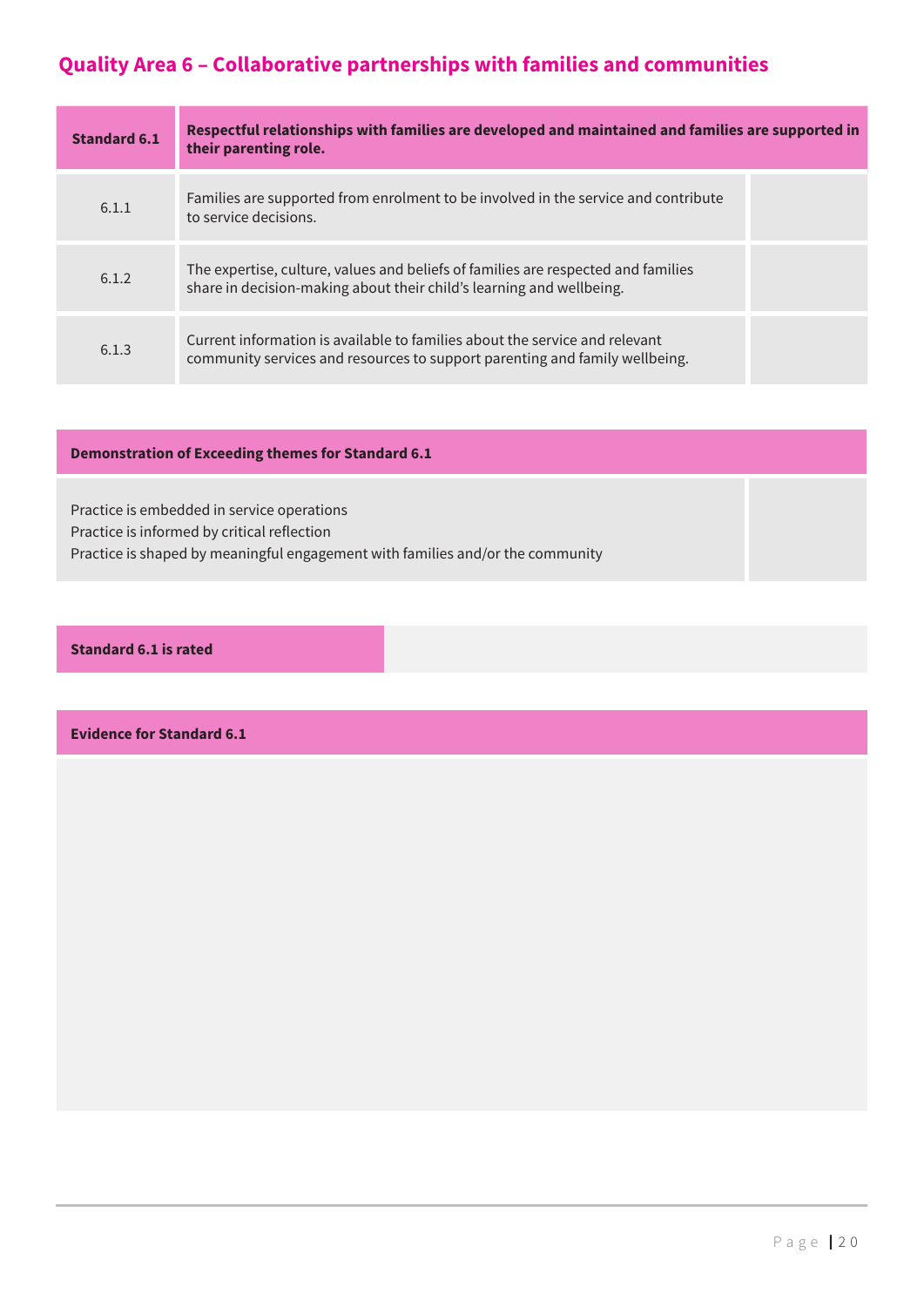| <b>Standard 6.2</b> | Collaborative partnerships enhance children's inclusion, learning and wellbeing.                                               |  |
|---------------------|--------------------------------------------------------------------------------------------------------------------------------|--|
| 6.2.1               | Continuity of learning and transitions for each child are supported by sharing<br>information and clarifying responsibilities. |  |
| 6.2.2               | Effective partnerships support children's access, inclusion and participation in the<br>program.                               |  |
| 6.2.3               | The service builds relationships and engages with its community.                                                               |  |

### **Demonstration of Exceeding themes for Standard 6.2**

Practice is embedded in service operations Practice is informed by critical reflection Practice is shaped by meaningful engagement with families and/or the community

**Standard 6.2 is rated**

**Evidence for Standard 6.2**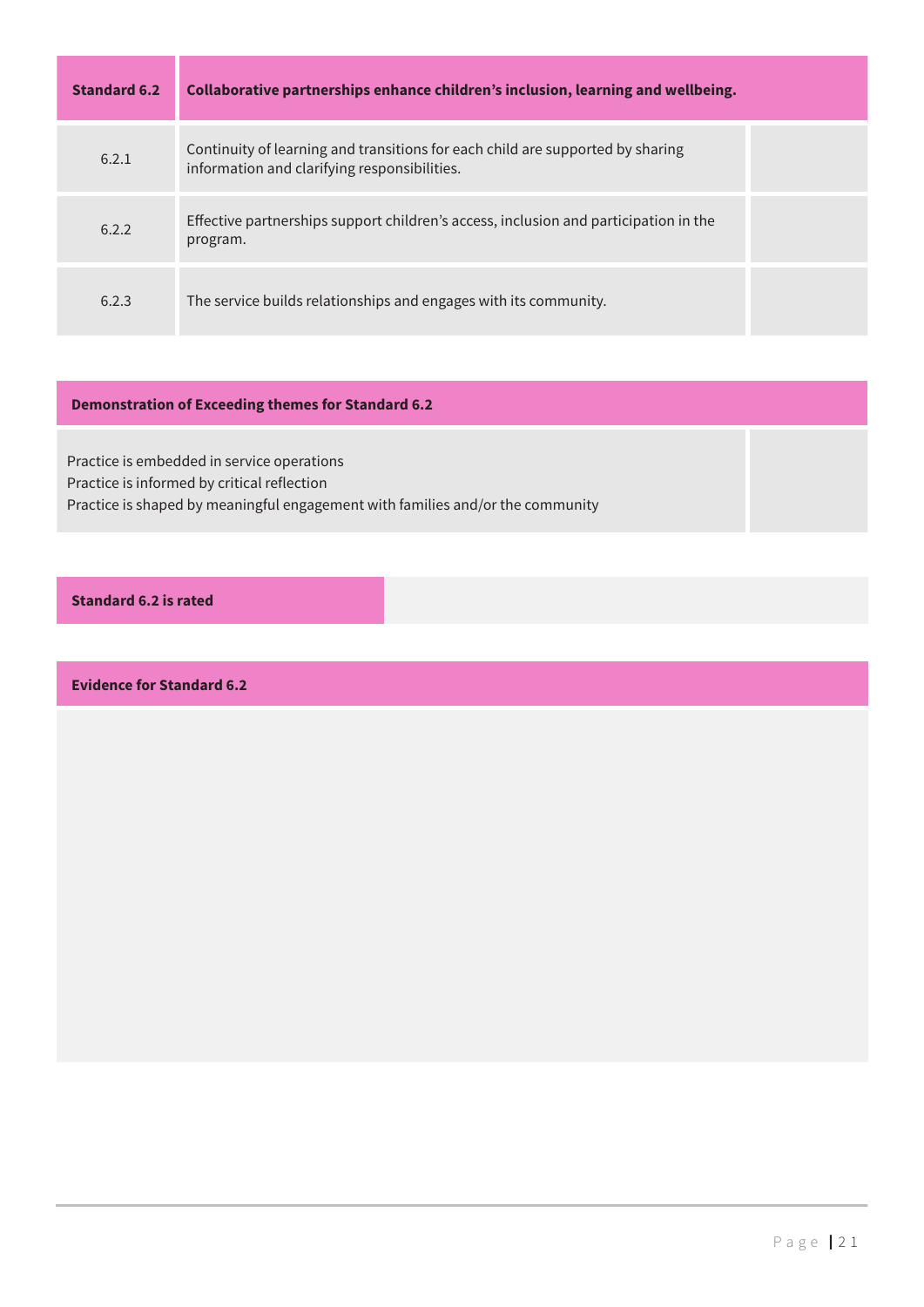#### QA6 Minor Adjustment Notes

QA6 Quality Improvement Plan Notes

QA6 Compliance Notes

For Quality Area 6, is there an unacceptable risk to the health, safety or wellbeing of children?

#### **Quality Area 6 is rated**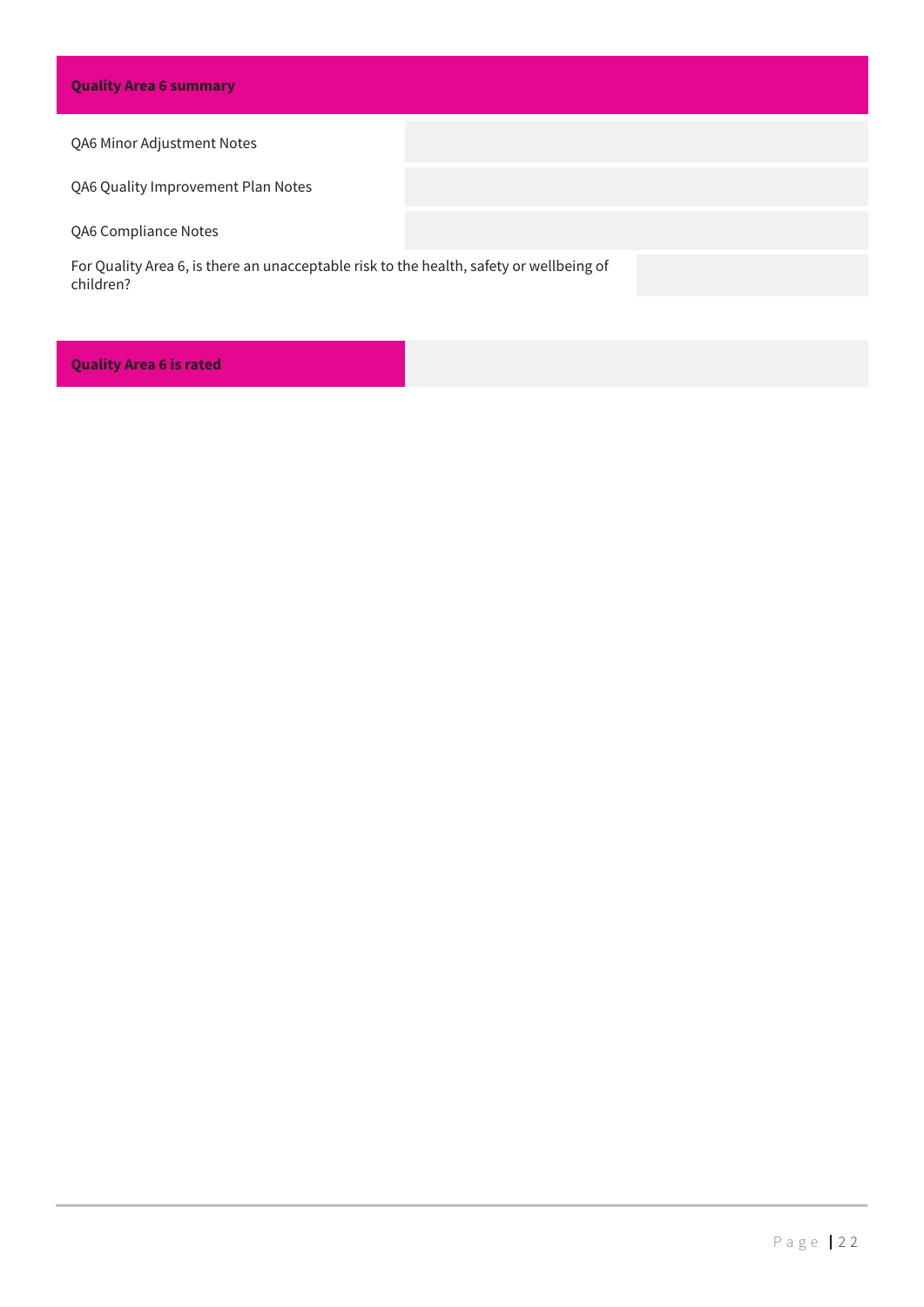# **Quality Area 7 – Governance and Leadership**

| Standard 7.1 | Governance supports the operation of a quality service.                                                                                |  |
|--------------|----------------------------------------------------------------------------------------------------------------------------------------|--|
| 7.1.1        | A statement of philosophy guides all aspects of the service's operations                                                               |  |
| 7.1.2        | Systems are in place to manage risk and enable the effective management and<br>operation of a quality service.                         |  |
| 7.1.3        | Roles and responsibilities are clearly defined, and understood, and support<br>effective decision making and operation of the service. |  |

#### **Demonstration of Exceeding themes for Standard 7.1**

Practice is embedded in service operations Practice is informed by critical reflection Practice is shaped by meaningful engagement with families and/or the community

#### **Standard 7.1 is rated**

**Evidence for Standard 7.1**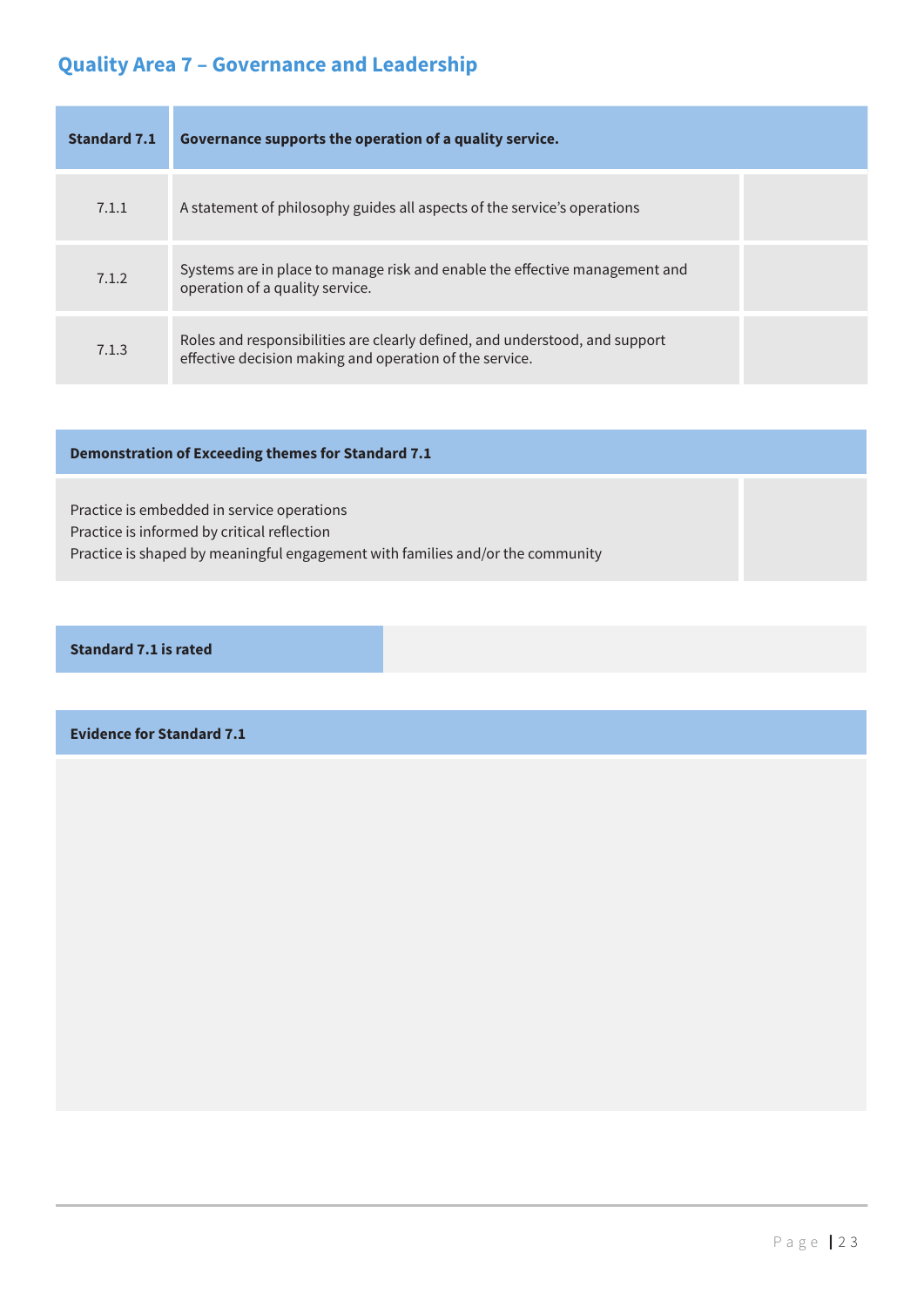| <b>Standard 7.2</b> | Effective leadership builds and promotes a positive organisational culture and professional<br>learning community.                                       |  |
|---------------------|----------------------------------------------------------------------------------------------------------------------------------------------------------|--|
| 7.2.1               | There is an effective self-assessment and quality improvement process in place.                                                                          |  |
| 7.2.2               | The educational leader is supported and leads the development and<br>implementation of the educational program and assessment and planning cycle.        |  |
| 7.2.3               | Educators, co-ordinators and staff members' performance is regularly evaluated<br>and individual plans are in place to support learning and development. |  |

#### **Demonstration of Exceeding themes for Standard 7.2**

Practice is embedded in service operations Practice is informed by critical reflection Practice is shaped by meaningful engagement with families and/or the community

#### **Standard 7.2 is rated**

**Evidence for Standard 7.2**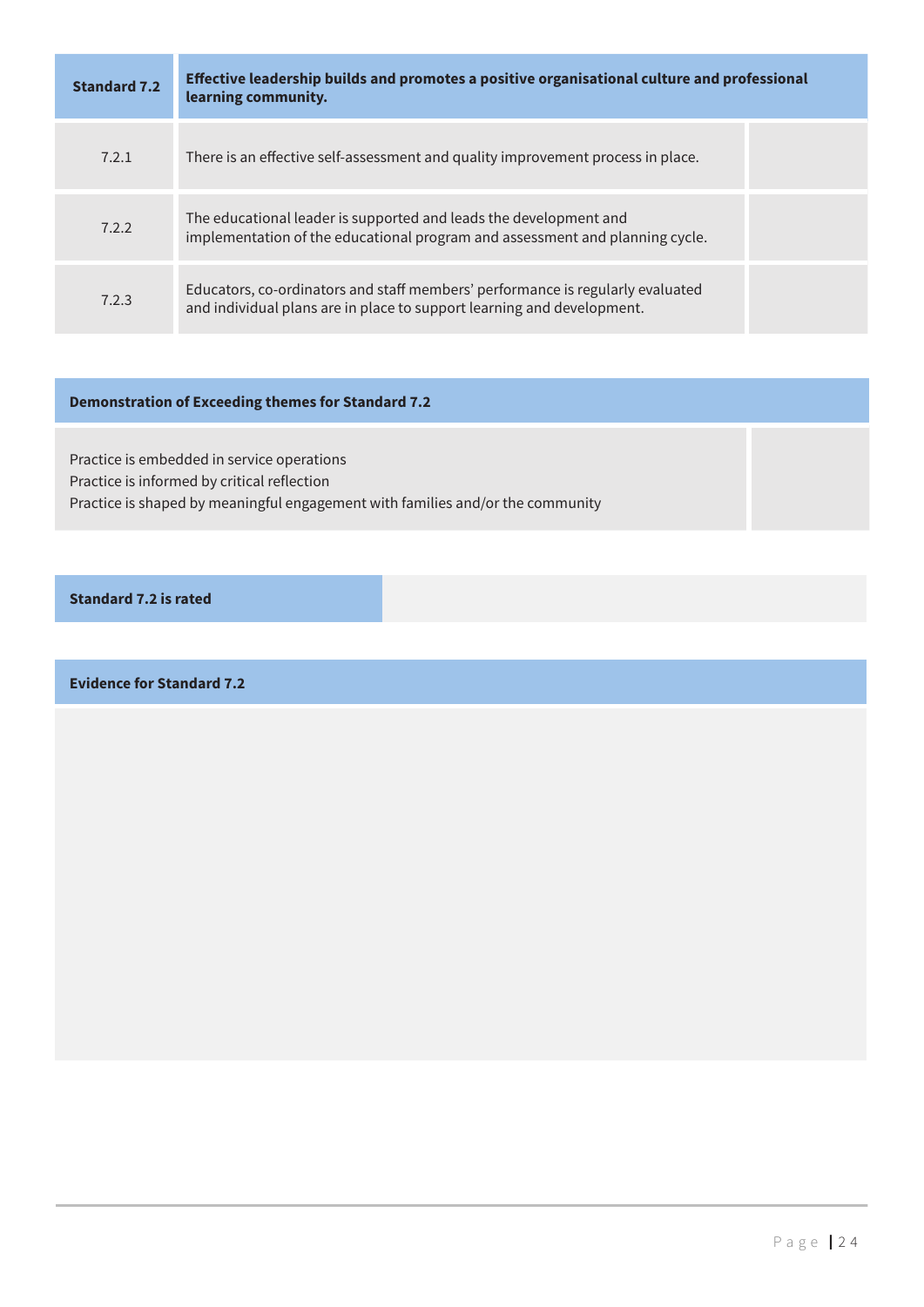#### QA7 Minor Adjustment Notes

QA7 Quality Improvement Plan Notes

QA7 Compliance Notes

For Quality Area 7, is there an unacceptable risk to the health, safety or wellbeing of children?

#### **Quality Area 7 is rated**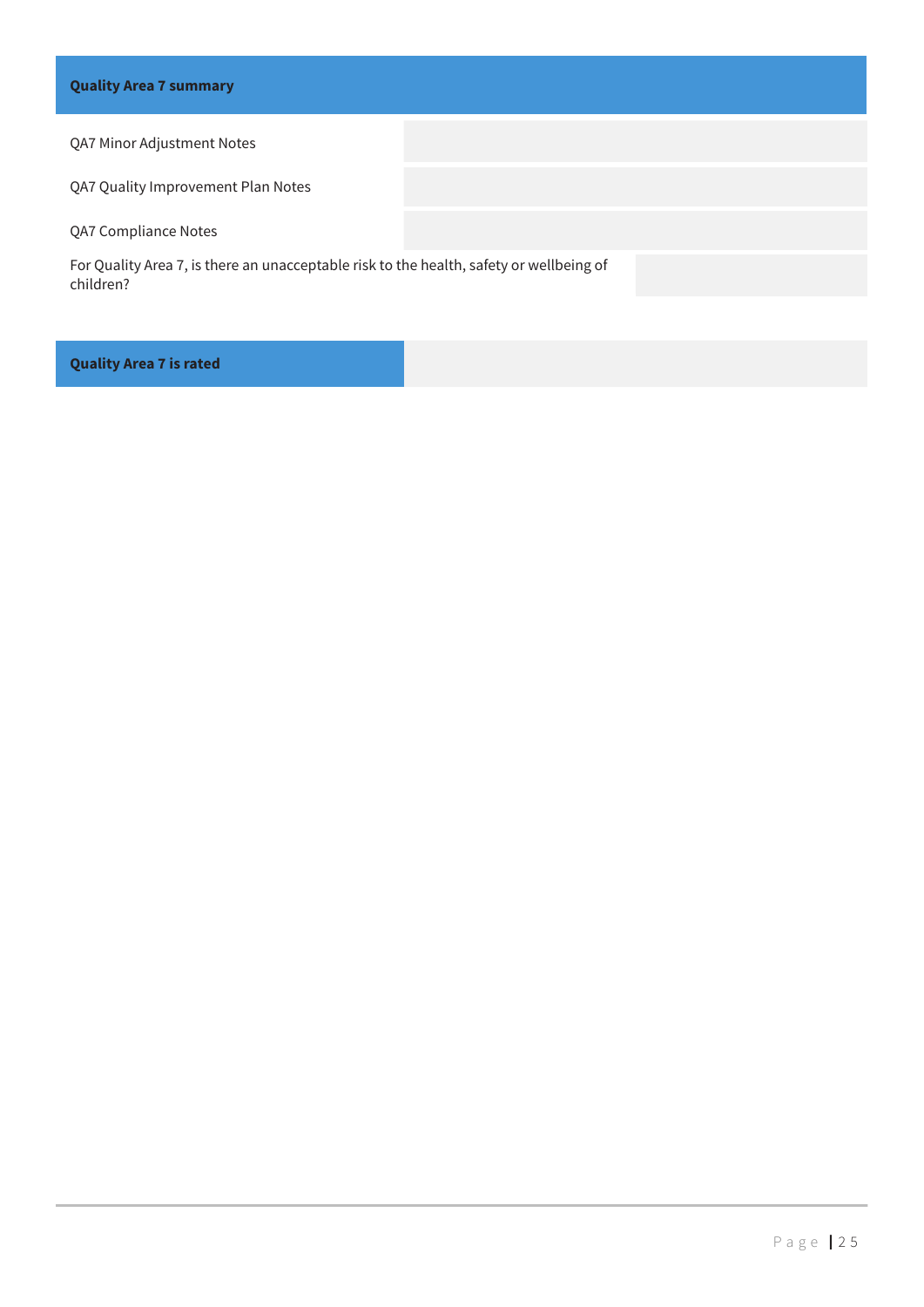# Assessment and rating summary

| <b>Quality Area 1 is rated</b> |  |
|--------------------------------|--|
| <b>Quality Area 2 is rated</b> |  |
| <b>Quality Area 3 is rated</b> |  |
| <b>Quality Area 4 is rated</b> |  |
| <b>Quality Area 5 is rated</b> |  |
| <b>Quality Area 6 is rated</b> |  |
| <b>Quality Area 7 is rated</b> |  |
|                                |  |

**Overall rating**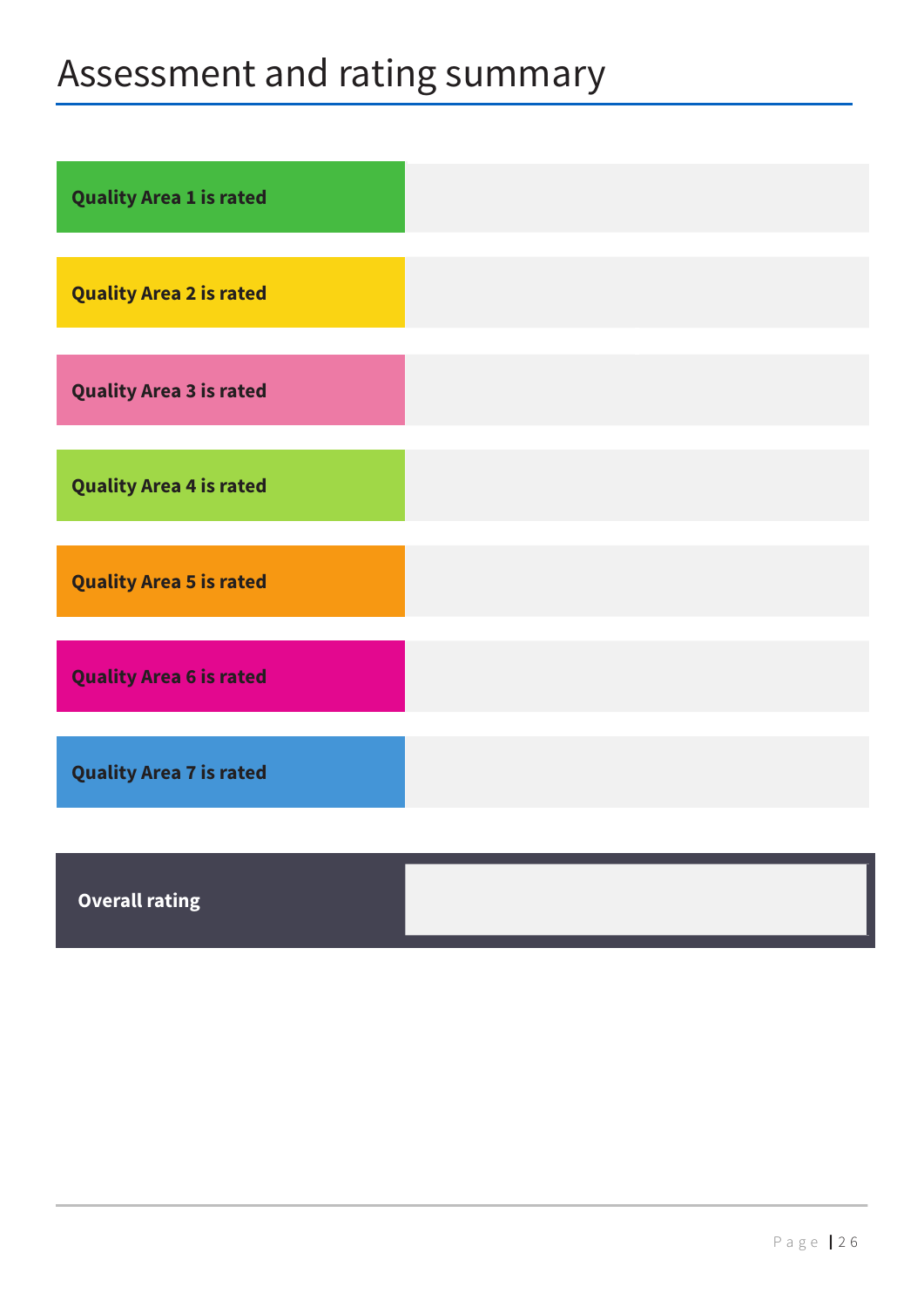### *Summary comments*

Your service is acknowledged for its achievements in Meeting all quality area standards.

This demonstrates the commitment to quality by educators and staff. It is recommended that your service continue to reflect on current practices to maintain and improve the quality outcomes evident during this assessment and rating process.

| Minor adjustment notes summary |  |
|--------------------------------|--|
| <b>Quality Area 1 is rated</b> |  |
| <b>Quality Area 2 is rated</b> |  |
| <b>Quality Area 3 is rated</b> |  |
| <b>Quality Area 4 is rated</b> |  |
| <b>Quality Area 5 is rated</b> |  |
| <b>Quality Area 6 is rated</b> |  |
| <b>Quality Area 7 is rated</b> |  |

| Quality improvement plan notes summary |  |
|----------------------------------------|--|
| <b>Quality Area 1 is rated</b>         |  |
| <b>Quality Area 2 is rated</b>         |  |
| <b>Quality Area 3 is rated</b>         |  |
| <b>Quality Area 4 is rated</b>         |  |
| <b>Quality Area 5 is rated</b>         |  |
| <b>Quality Area 6 is rated</b>         |  |
| <b>Quality Area 7 is rated</b>         |  |